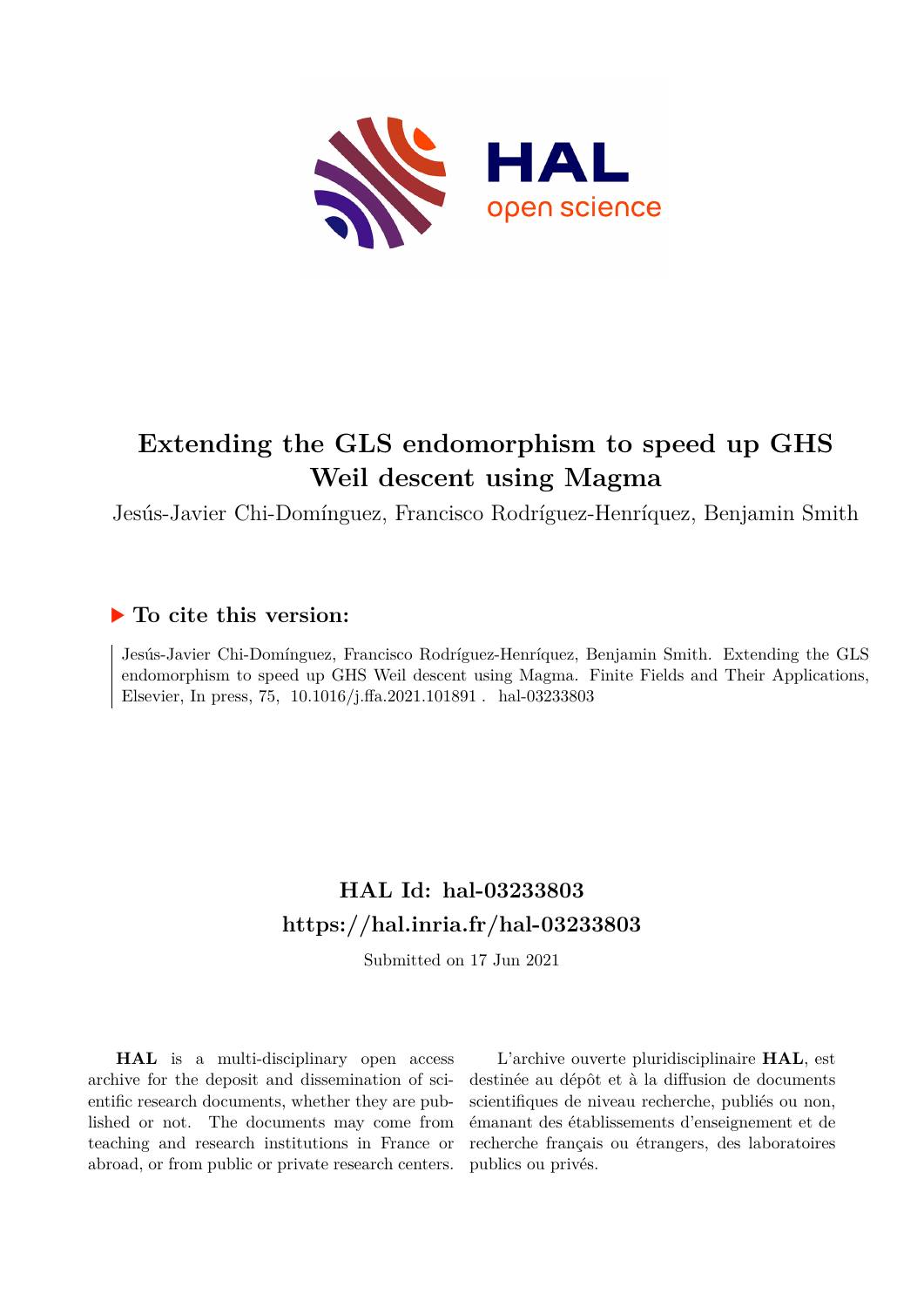### Extending the GLS endomorphism to speed up GHS Weil descent using Magma

Jesús-Javier Chi-Domínguez<sup>b,a,∗</sup>, Francisco Rodríguez-Henríquez<sup>b,a,1</sup>, Benjamin Smith<sup>c,2</sup>

 $a<sup>a</sup> Technology Innotation Institute (TII), Abu Dhabi, United Arab Emirates$  $b$ Computer Science Department, Center for Research and Advanced Studies of the National Polytechnic Institute of Mexico (Cinvestav - IPN), Mexico City, Mexico  $c$ Inria and Laboratoire d'Informatique de l'École polytechnique (LIX), Institut Polytechnique de Paris, Palaiseau, France

#### Abstract

Let  $q = 2^n$ , and let  $\mathcal{E}/\mathbb{F}_{q^{\ell}}$  be a generalized Galbraith–Lin–Scott (GLS) binary curve, with  $\ell \geq 2$  and  $(\ell, n) = 1$ . We show that the GLS endomorphism on  $\mathcal{E}/\mathbb{F}_{q^{\ell}}$ induces an efficient endomorphism on the Jacobian Jac<sub>H</sub>( $\mathbb{F}_q$ ) of the genus-g hyperelliptic curve  $H$  corresponding to the image of the GHS Weil-descent attack applied to  $\mathcal{E}/\mathbb{F}_{q^{\ell}}$ , and that this endomorphism yields a factor-*n* speedup when using standard index-calculus procedures for solving the Discrete Logarithm Problem (DLP) on  $Jac_{\mathcal{H}}(\mathbb{F}_q)$ . Our analysis is backed up by the explicit computation of a discrete logarithm defined on a prime-order subgroup of a GLS elliptic curve over the field  $\mathbb{F}_{2^{5\cdot 31}}$ . A Magma implementation of our algorithm finds the aforementioned discrete logarithm in about 1, 035 CPU-days.

Keywords: GHS Weil descent, extended GLS endomorphism, index-calculus algorithm

#### 1. Introduction

Let  $\mathbb{G}$  be an additively-written cyclic group of order N. Given an element  $P \in \mathbb{G}$  of order  $r \mid N$  and  $Q \in \langle P \rangle$ , the Discrete Logarithm Problem (DLP) in G is to compute an integer x (if it exists) such that  $[x]P = Q$ . The integer  $0 \leq x \leq r$  is called the discrete logarithm of Q with respect to the base P.

In this work, we are interested in the case where  $\mathbb{G} = \mathcal{E}(\mathbb{F}_{q^{\ell}})$  for an elliptic curve  $\mathcal E$  over a binary extension field  $\mathbb{F}_{q^{\ell}}$  with  $q = 2^n$  and  $\ell \geq 2$ . We will be equally interested in the case when G is the Jacobian  $Jac_{\mathcal{H}}(\mathbb{F}_q)$  of a genus-g curve H over  $\mathbb{F}_q$ , and P, Q are divisors belonging to  $\text{Jac}_\mathcal{H}(\mathbb{F}_q)$ . Solving the DLP

<sup>∗</sup>Corresponding author

 $Email \ address:$  jesus.dominguez@tii.ae (Jesús-Javier Chi-Domínguez)

<sup>1</sup>Email address: francisco@cs.cinvestav.mx

 $^{2}Email$  address: smith@lix.polytechnique.fr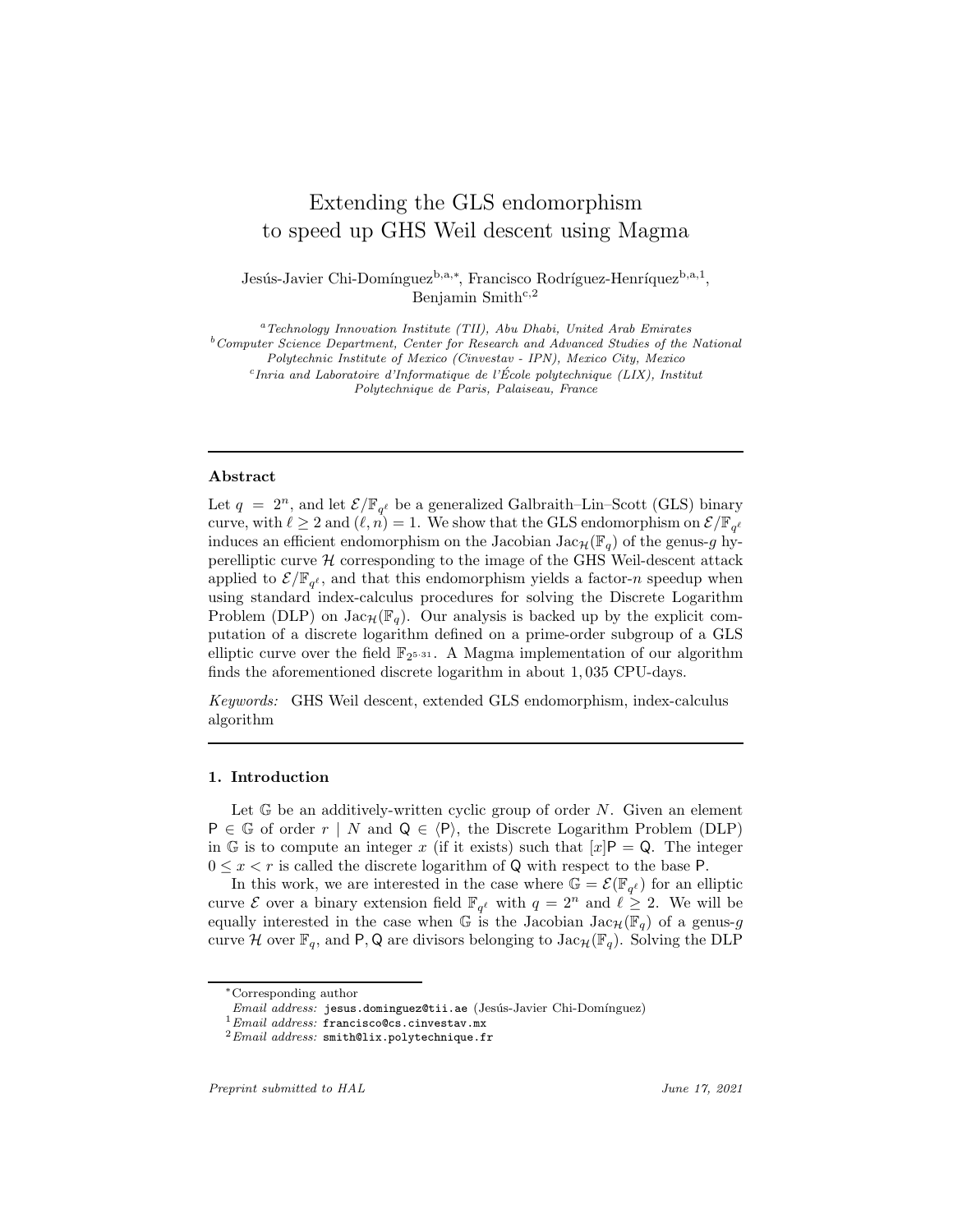in the former group appears to be much more difficult than in the latter when the groups are roughly the same size, especially for larger g.

Indeed, Pollard's Rho algorithm is the best known algorithm to solve DLP instances on a generic elliptic curve defined over a characteristic-two field of the form  $\mathbb{F}_{q^{\ell}}$ . This algorithm has an exponential computational complexity of  $(1+o(1))O\left(\frac{1}{2}\sqrt{\pi\cdot q^{\ell}}\right)$  [1, 2]. On the other hand, using an index-calculus strategy one can solve the DLP on the Jacobian of a curve  $\mathcal H$  over  $\mathbb F_q$  with a subexponential complexity of  $L_{qg}$   $\left[\frac{1}{2}, \sqrt{2} + o(1)\right]$  (as q and g tend to infinity).<sup>3</sup>

Weil descent. The Weil descent attack was introduced by Frey in 1998 as a means of transferring DLP instances from an elliptic curve  $\mathcal E$  defined over an extension field  $\mathbb{F}_{q^{\ell}}$  to the Jacobian of a higher-genus curve  $\mathcal H$  defined over the subfield  $\mathbb{F}_q$  [3]. This transfer becomes useful if the DLP in the Jacobian of the curve  $\mathcal{H}/\mathbb{F}_q$  is easier than the DLP on  $\mathcal{E}/\mathbb{F}_{q^{\ell}}$ , a situation that usually happens if the genus g of H is neither too large, nor too small (i.e.,  $g \geq \ell$  and  $g \approx \ell$ ).

Frey's initial construction was refined by Galbraith and Smart in [4]. Gaudry, Hess, and Smart gave an efficient version of the Weil descent technique (GHS) applied to curves defined over binary extension fields [5]. Galbraith, Hess, and Smart extended this attack to a larger class of curves by transferring the DLP to an isogenous elliptic curve vulnerable to the GHS method [6], and Hess generalized the GHS Weil descent attack from hyperelliptic  $\mathcal{H}/\mathbb{F}_q$  to possibly non-hyperelliptic  $\mathcal{C}/\mathbb{F}_q$  [7, 8].

Our contributions. As explained above, Weil descent allows us to transfer DLP computations from an elliptic curve  $\mathcal{E}/\mathbb{F}_{q^{\ell}}$  into the Jacobian of a genus-g curve  $\mathcal{H}/\mathbb{F}_q$ . In this paper, we make three main contributions:

- 0. We show paper that if  $\mathcal E$  has a GLS endomorphism, then this induces an efficiently-computable endomorphism of  $Jac_{\mathcal{H}}$ . We give an explicit description of this endomorphism in §5.2.
- 1. We show that if  $Jac_{\mathcal{H}}$  has an efficiently endomorphism with an eigenvalue of order n on  $Jac_{\mathcal{H}}(\mathbb{F}_q)$ , then the relation generation stage of the indexcalculus algorithm for solving the DLP in  $\text{Jac}_{\mathcal{H}}(\mathbb{F}_q)$  can be accelerated by a factor of  $n$ . This in turn implies that the size of the factor base is reduced by a factor of n, which accelerates the linear algebra phase by a factor of  $n^2$ . We present an algorithmic analysis of the expected speedup for discrete logarithm computations in  $Jac_{\mathcal{H}}(\mathbb{F}_q)$  in §6.
- 2. To illustrate our techniques, we present a concrete 115-bit discrete logarithm computation attacking a weak GLS elliptic curve defined over the field  $\mathbb{F}_{2^{5\cdot 31}}$  (see §6.2 for a full description of the problem instance). In our experiments, we observed a factor-5 speedup for the index-calculus computation over  $Jac_{\mathcal{H}}(\mathbb{F}_q)$ . In total, our proof-of-concept implementation in

<sup>&</sup>lt;sup>3</sup>Recall that  $L_X[\alpha, c] = \exp((c + o(1))(\log X)^{\alpha}(\log \log X)^{1-\alpha})$  for  $0 < \alpha < 1$  and  $c > 0$ .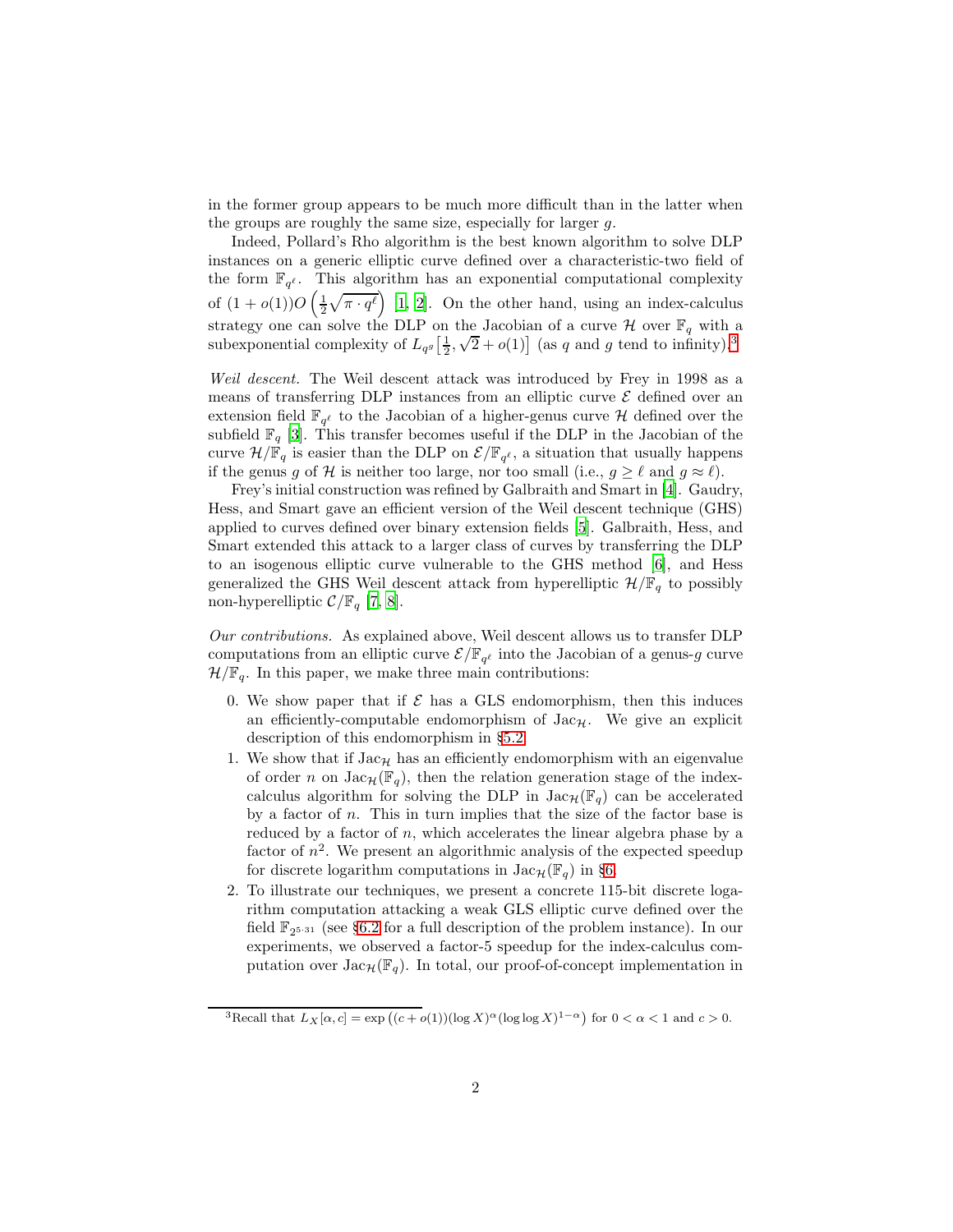the Magma computational algebra system [9] computed the discrete logarithm in just 1, 035 CPU days, which is significantly less than a discrete logarithm computation reported for the same problem in [10] (cf. Table 1).

To the best of our knowledge, the first two observations have not been previously reported in the literature.

Previous work. In 2001, Menezes and Qu showed that the GHS attack cannot be applied efficiently over binary fields with prime extension degree  $n$  in the cryptographically interesting range  $n \in \{160, \ldots, 600\}$  [11]. Moreover, Jacobson, Menezes, and Stein studied the GHS Weil descent attack on elliptic curves defined over  $\mathbb{F}_{q^{31}}$  with  $q=2^5$  [12]. Maurer, Menezes, and Teske analysed the feasibility of the GHS attack on elliptic curves over binary extension fields with composite extension degree n in the interval  $n \in \{100,\ldots,600\}$  [13]. In 2009, Hankerson, Karabina and Menezes showed that binary Galbraith–Lin– Scott (GLS) elliptic curves (see §2) defined over  $\mathbb{F}_{2^{2\ell}}$  are secure against the (generalized) GHS attack when  $\ell$  is a prime in  $\{80, \ldots, 256\} \setminus \{127\}$  [14]. Finally, Chi and Oliveira presented an efficient algorithm to determine if a given GLS elliptic curve is vulnerable to the GHS attack [15]. In [10], Velichka et al. presented an explicit computation of a discrete logarithm problem using the Weil descent attack on a hyperelliptic genus-32 curve over  $\mathbb{F}_{2^5}$ .

Recently, but tangentially, Galbraith, Granger, Merz, and Petit [16] showed how DLP computations on Koblitz curves can be sped up using carefully-chosen factor bases, taking advantage of the Frobenius endomorphism acting on these curves. Their techniques resemble the ones presented in this paper, since we reduce the factor base under endomorphism orbits defined on Jacobians of hyperelliptic curves. We believe that our factor base reduction can be easily adapted to the elliptic-curve setting from [16], but this time applied to GLS curves.

Organization. This paper is structured as follows. We (briefly) provide mathematical background on hyperelliptic curves and a general description of the (g)GHS Weil descent attack in §2. Generalized GLS binary curves and their endomorphisms are described in §3. In §4, we present a concrete formulation of the GLS endomorphism induced on the Weil restriction. This is followed in §5 by a concrete definition of the GLS endomorphism on  $Jac_{\mathcal{H}}(\mathbb{F}_q)$ , which is the main result of this paper, together with a detailed discussion of the discrete logarithm computation in  $Jac_{\mathcal{H}}(\mathbb{F}_q)$  by means of a standard index-calculus procedure. It is shown that the GLS endomorphism provides a factor- $n$  acceleration, in theory and in practice. Concluding remarks are made in §7.

#### 2. Mathematical background

We begin with some basic definitions and properties of [hyper]elliptic curves, and a general description of the (g)GHS Weil descent attack. For more in-depth details, the interested reader is referred to [17, 18, 19, 20].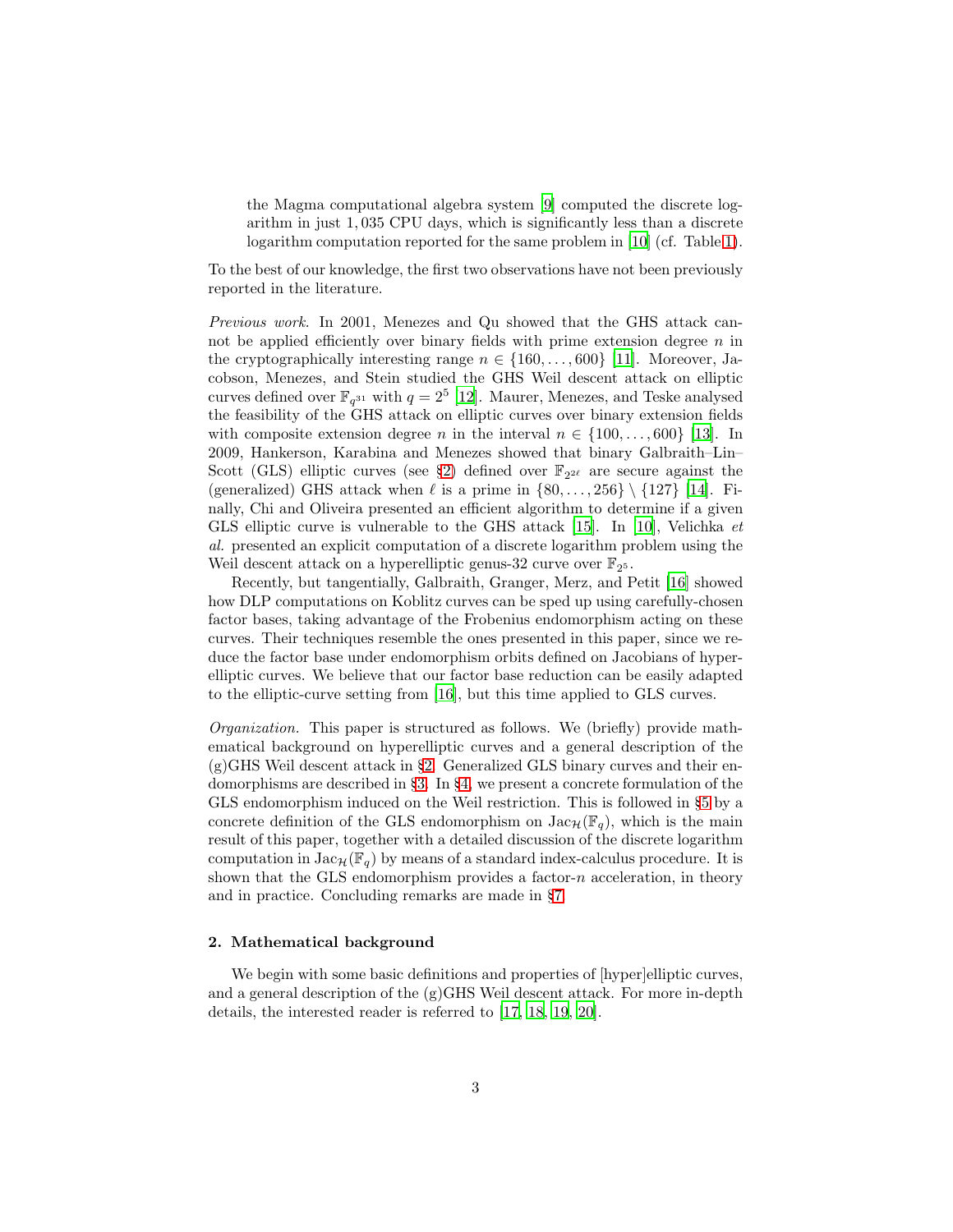#### 2.1. Binary GLS curves

Let  $q = 2^n$ . A binary elliptic curve is given by the Weierstrass equation

$$
\mathcal{E}/\mathbb{F}_{q^{\ell}}: y^2 + xy = x^3 + ax^2 + b.
$$

The set of affine solutions  $(x, y) \in \mathbb{F}_{q^{\ell}} \times \mathbb{F}_{q^{\ell}}$ , together with a point at infinity denoted by  $\mathcal{O}$ , form an abelian group denoted by  $\mathcal{E}(\mathbb{F}_{q^{\ell}})$ . A careful selection of the constants a, b, yields a group order  $\#\mathcal{E}(\mathbb{F}_{q^{\ell}}) = c \cdot r$  where r is a large prime, and c a small cofactor. Let  $\langle P \rangle$  be the order-r subgroup of  $\mathcal{E}(\mathbb{F}_{q^{\ell}})$ . Given an integer  $0 < k < r$ , the elliptic curve scalar multiplication operation computes the multiple  $Q = [k]P$ , corresponding to the sum of k copies of P.

GLS curves, introduced in [21], are cryptographically interesting because they come equipped with an efficiently computable endomorphism  $\psi$ , which can be used in the Gallant–Lambert–Vanstone (GLV) scalar multiplication technique of [22]. This splits the computation of  $Q = [k]P$  into two half-sized scalar multiplications such that

$$
Q = [k]P = [k_1]P + [k_2]\psi(P) ,
$$

which can be computed using a two-dimensional multiscalar multiplication algorithm. The authors of [14] reported a family of binary GLS curves over quadratic extensions  $\mathbb{F}_{q^2}$  with almost-prime group orders of the form  $\#\mathcal{E}_{a,b}(\mathbb{F}_{q^2}) = 2r$ , where r is a  $(2n - 1)$ -bit prime. The software and hardware implementations of constant-time variable-base-point elliptic curve scalar multiplication using binary GLS curves rank among the fastest at the 128-bit security level [23, 24, 25].

#### 2.2. Basic definitions and properties of hyperelliptic curves

Let  $q = 2^n$  and let  $\ell > 1$  be an integer prime to n. Throughout this paper,  $\mathcal{E}/\mathbb{F}_{q^{\ell}}$  is an elliptic curve defined by

$$
\mathcal{E}/\mathbb{F}_{q^{\ell}}: y^2 + x \cdot y = x^3 + a \cdot x^2 + b \quad \text{with} \quad a \in \mathbb{F}_{q^{\ell}} \quad \text{and} \quad b \neq 0 \in \mathbb{F}_{q^{\ell}}, \quad (1)
$$

while  $\mathcal{H}/\mathbb{F}_{q^{\ell}}$  is a genus-*g* hyperelliptic curve defined by

$$
\mathcal{H}/\mathbb{F}_{q^{\ell}}: y^2 + h(x) \cdot y = f(x),
$$

where  $f, g \in \mathbb{F}_{q^{\ell}}[x]$  satisfy  $\deg f = 2g + 1$  and  $\deg h \leq g$ .

The set of  $\mathbb{F}_{q^{\ell}}$ -rational points of  $\mathcal{H}/\mathbb{F}_{q^{\ell}}$  is

$$
\mathcal{H}\left(\mathbb{F}_{q^{\ell}}\right) = \left\{(x, y) \in \mathbb{F}_{q^{\ell}} \times \mathbb{F}_{q^{\ell}} : y^2 + h(x) \cdot y = f(x)\right\} \cup \{\mathcal{O}\},\
$$

where  $\mathcal O$  is the point at infinity. The opposite of any point  $P = (x, y) \in \mathcal H(\mathbb F_{q^{\ell}}) \setminus$  $\{\mathcal{O}\}\$ is defined as  $\overline{P} = (x, y + h(x))$ . If  $g = 1$  then H is an elliptic curve, and  $\mathcal{H}(\mathbb{F}_{q^{\ell}})$  has a group law given by the usual chord-and-tangent rules. However, these rules are not well-defined when  $g > 1$ . Instead, when  $g > 1$  we work with the Jacobian Jac<sub>H</sub> of H. The group of points  $\text{Jac}_H(\mathbb{F}_{q^{\ell}})$  can be defined in terms of the group of divisors of  $\mathcal{H}/\mathbb{F}_{q^{\ell}}$ . A divisor D is a formal sum of points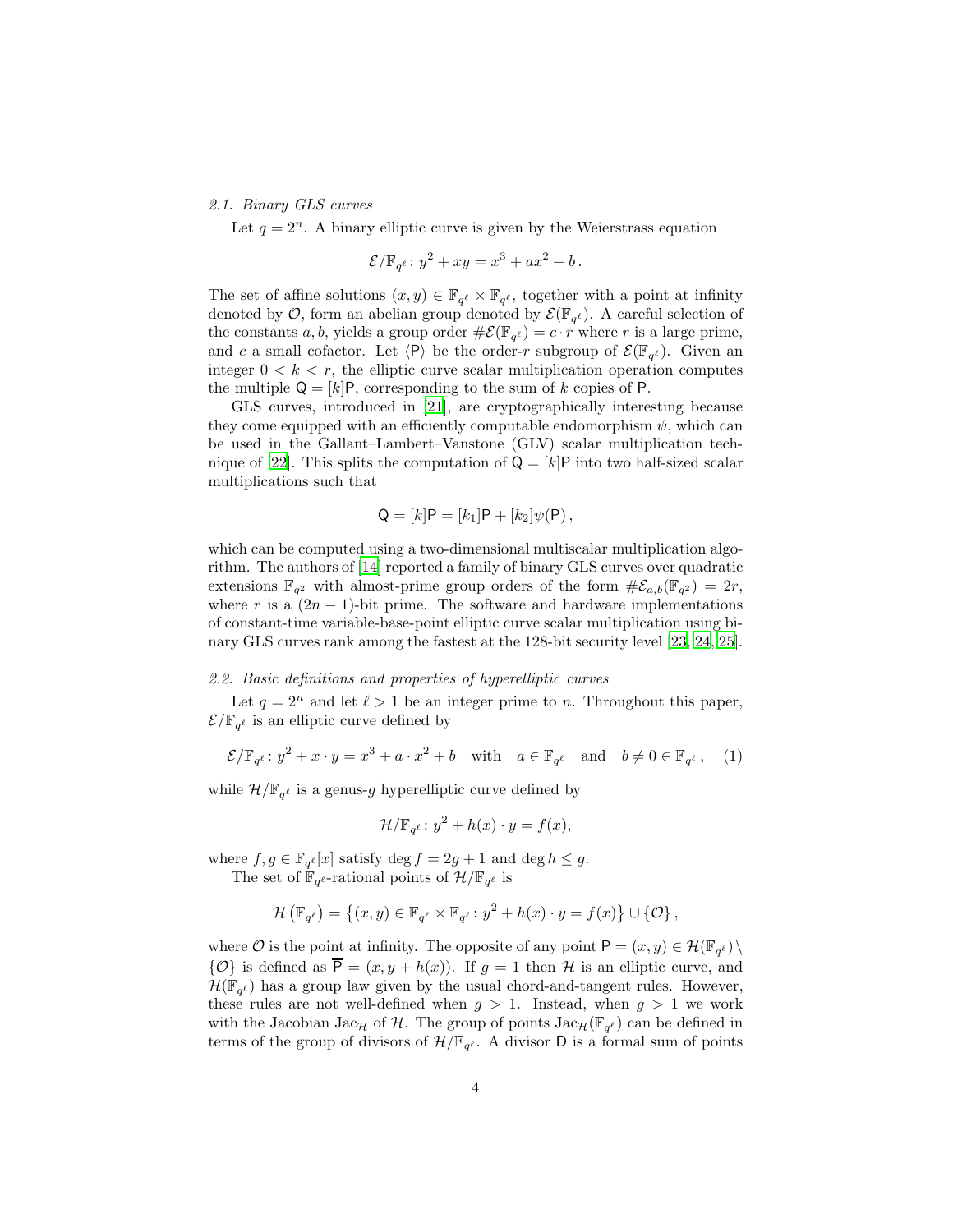on the curve, i.e.,  $D = \sum_{P_i \in \mathcal{H}(\mathbb{F}_{q^{\ell}})} c_i(P_i)$  where  $c_i = 0$  for all but finitely many points  $P_i \in \mathcal{H}(\mathbb{F}_{q^{\ell}})$ . The degree of D is deg  $D := \sum c_i$ . Every nonzero rational function on  $\mathcal H$  has an associated principal divisor. In the language of divisors,  $\text{Jac}_{\mathcal{H}}(\mathbb{F}_{q^{\ell}}) = \text{Div}_{\mathcal{H}}^{0}(\mathbb{F}_{q^{\ell}})/\text{Prin}_{\mathcal{H}}(\mathbb{F}_{q^{\ell}})$ , where  $\text{Div}_{\mathcal{H}}^{0}(\mathbb{F}_{q^{\ell}})$  and  $\text{Prin}_{\mathcal{H}}(\mathbb{F}_{q^{\ell}})$  denote the groups of degree-zero and principal divisors on  $H$ , respectively.

Algorithmically, it is more convenient to use the Mumford representation for elements of  $\text{Jac}_{\mathcal{H}}(\mathbb{F}_{q^{\ell}})$ . Each divisor (class) is represented a pair of polynomials  $u, v \in \mathbb{F}_{q^{\ell}}[x]$  such that u is monic with deg  $u \leq g$ , and v satisfies deg  $v < \deg u$ and  $u \mid (v^2 + vh - f)$ . If  $D = \sum_{i=1}^g c_i(P_i) - g(O)$ , then  $x(P_i)$  is a root of u with multiplicity  $c_i$ , and  $v(x(P_i)) = y(P_i)$ . The divisor corresponding to the pair  $(u, v)$  is denoted  $div(u, v)$ . The group law on divisors in the Mumford representation can be computed using Cantor's algorithm [20].

Mumford's representation allows us to define notions of irreducibility and smoothness for divisors:

- 1.  $div(u, v)$  is irreducible if u is irreducible, and
- 2. div( $u, v$ ) is s-smooth if u is s-smooth.

An important and useful fact is that if  $u = \prod_i u_i$  then  $\text{div}(u, v) = \sum_i \text{div}(u_i, v)$ mod  $u_i$ ).

By the Riemann–Roch theorem, every divisor class in  $Jac_{\mathcal{H}}$  can be represented by a sum of divisors in the form  $(P) - (O)$  with  $P \in \mathcal{H}(\overline{\mathbb{F}}_{q^{\ell}})$ . If  $P = (x_P, y_P)$ , then  $(P) - (O) = \text{div}(x + x_P, y_P)$ . Consequently, any divisor  $\mathsf{div}(u, v) \in \mathsf{Jac}_{\mathcal{H}}(\mathbb{F}_{q^{\ell}})$  can be written as  $\sum_i c_i \cdot \mathsf{div}(x + x_{\mathsf{P}_i}, y_{\mathsf{P}_i}),$  where  $(x_{\mathsf{P}_i}, y_{\mathsf{P}_i}) \in \mathcal{H}(\overline{\mathbb{F}}_{q^{\ell}}), u = \prod_i (x + x_{\mathsf{P}_i})^{c_i}$ , and  $v(x_{\mathsf{P}_i}) = y_{\mathsf{P}_i}$ .

**Remark 1.** The Jacobian of any elliptic curve  $\mathcal{E}/\mathbb{F}_{q^{\ell}}$  is isomorphic to its group of rational points, i.e.,  $\text{Jac}_{\mathcal{E}}(\mathbb{F}_{q^{\ell}}) \cong \mathcal{E}(\mathbb{F}_{q^{\ell}}).$ 

#### 2.3. Computing discrete logarithms on hyperelliptic curves

As we mentioned in the introduction, the  $(g)$ GHS Weil descent technique permits to reduce the DLP in  $\mathcal{E}(\mathbb{F}_{q^{\ell}})$  into the  $Jac_{\mathcal{H}}(\mathbb{F}_{q})$ , where  $\mathcal{H}/\mathbb{F}_{q}$  is a hyperelliptic genus-g curve defined over  $\mathbb{F}_q$  [5, 6, 7, 8]. Suppose, then, that we want to solve a DLP instance  $D' = \lambda D$  in  $Jac_{\mathcal{H}}(\mathbb{F}_{q^{\ell}})$ , where D and  $D' \in \langle D \rangle$  have prime order r. The most efficient method for solving the DLP on  $\text{Jac}_{\mathcal{H}}(\mathbb{F}_{q^{\ell}})$  is an index-calculus approach, consisting of the following steps.

Fix a smoothness bound s, and choose a small positive integer  $\epsilon$ . Let  $F(s)$ be the number of irreducible divisors  $\text{div}(u, v) \in \text{Jac}_H(\mathbb{F}_q)$  with  $\text{deg } u \leq s$ ; these divisors form the factor base. We need to generate  $F(s) + \epsilon$  relations of the form  $\alpha_i \mathsf{D} + \beta_i \mathsf{D}' = \sum_{j=1}^{F(s)} m_{i,j} \mathsf{D}_j$ , with the  $\mathsf{D}_j$  in the factor base, in order to construct three matrices  $\alpha = (\alpha_i)^{\mathsf{T}}, \beta = (\beta_i)^{\mathsf{T}},$  and  $M = (m_{i,j})$  with coefficients in  $\mathbb{Z}/r\mathbb{Z}$ . Once that this task is completed, we compute an element  $\gamma$  of the kernel of  $M^{\mathsf{T}}$ ; then  $(\gamma^{\mathsf{T}}\alpha)$   $D + (\gamma^{\mathsf{T}}\beta)$   $D' = 0$ . If  $\gamma^{\mathsf{T}}\beta = 0$ , then we must repeat the whole procedure (or at least try a different  $\gamma$ ); otherwise, the discrete logarithm of D' with respect to D is  $\lambda = -(\gamma^{\mathsf{T}}\alpha)/(\gamma^{\mathsf{T}}\beta)$ .

When the genus of the curve produced by the  $(g)$ GHS Weil descent attack is large with respect to the finite field size, the most efficient choice for the DLP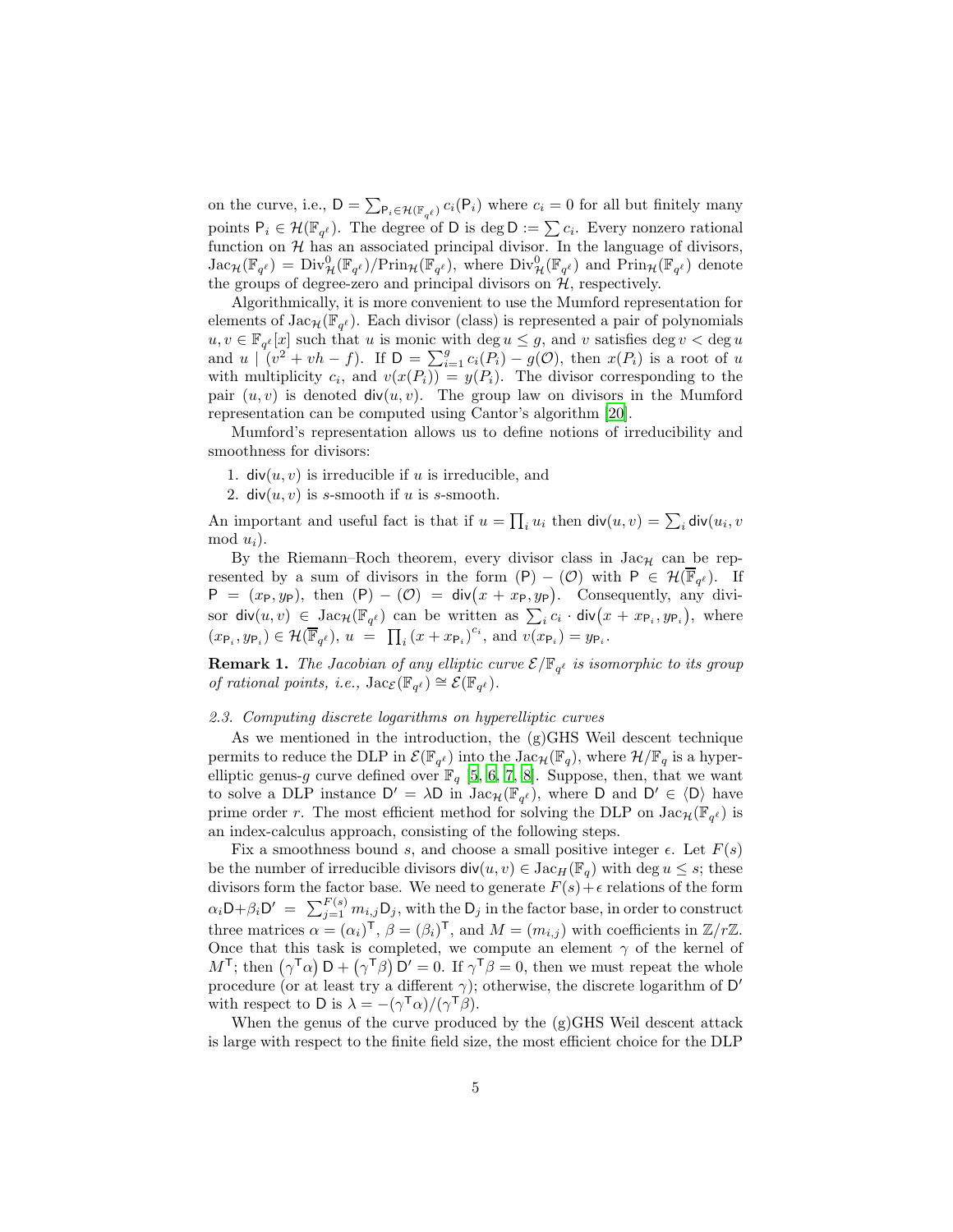on higher-genus hyperelliptic curves is the Enge-Gaudry algorithm [26, 27], with a subexponential running-time complexity of

$$
L_{q^g}\left[\frac{1}{2},\sqrt{2}+o(1)\right]=\exp\left(\sqrt{2}+o(1)\right)\sqrt{\log q^g}\sqrt{\log\log q^g}.
$$

We say that the elliptic curve  $\mathcal{E}/\mathbb{F}_{q^{\ell}}$  is vulnerable (or weak) against the (g)GHS Weil descent attack if the computational cost of the Enge-Gaudry algorithm on the hyperelliptic curve constructed by the GHS attack is less than that of Pollard's rho algorithm.

In the concrete discrete logarithm computation of  $\S6.2$ ,  $(g)$ GHS Weil descent produces a hyperelliptic genus-32 curve  $\mathcal{H}/\mathbb{F}_q$ , with  $q=2^5$ . In other words, for our discrete logarithm computation we work with the case  $q = q$ .

**Remark 2.** For curves of small genus  $g \geq 3$ , the algorithm of Gaudry, Thomé, Thériault, and Diem  $[28]$  is the most efficient choice for solving DLPs. For genus-2 curves, Pollard's Rho algorithm is more efficient.

#### 2.4. Costs of the index-calculus based algorithm

The two main steps of the index-calculus approach are the search for ssmooth divisors, and the computation of a kernel element, which is handled as a linear algebra problem. For the first task, one can approximate the cost of finding s-smooth divisors search as follows (for more details see [12]): If  $A_{s'}$  is the number of irreducible divisors  $\text{div}(u, v) \in \text{Jac}_H(\mathbb{F}_q)$  with  $\text{deg } u = s'$ , then

$$
A_{s'} \approx \frac{1}{2} \cdot \frac{1}{s'} \sum_{d|s'} \mu\left(\frac{s'}{d}\right) q^d\,,
$$

where  $\mu$  denotes the Möbius function, i.e.,  $\mu(n) = (-1)^k$  if n is squarefree with  $k$  different prime factors, and 0 if  $n$  is not squarefree. Consequently,  $F(s) \approx \sum_{i=1}^{s} A_i$ . On the other hand, the number of s-smooth divisors  $\text{div}(u, v) \in$  $Jac_{\mathcal{H}}(\mathbb{F}_q)$  with  $deg u \leq g$  is

$$
M(g,s) = \sum_{i=1}^{g} \left( \left[ x^{i} \right] \prod_{s'=1}^{s} \left( \frac{1 + x^{s'}}{1 - x^{s'}} \right)^{A_{s'}} \right) ,
$$

where [.] denotes the coefficient operator. When  $A_{s'}$  is known,  $M(g, s)$  can be computed by finding the first  $(g + 1)$  terms of the Taylor expansion of  $\prod_{s'=1}^{s} \left( \frac{1+x^{s'}}{1-x^{s'}} \right)$  $\frac{1+x^{s'}}{1-x^{s'}}\bigg)^{A_{s'}}$  around  $x=0$ , and summing the coefficients of  $x, x^2, \ldots, x^g$ . The expected number of random-walk steps before encountering an s-smooth

The expected number of random-wark steps before encountering an *s*-smooth divisor is therefore\n
$$
H_{12}^{C}(\mathbb{F})
$$

$$
E(s) = \frac{\# \text{Jac}_{\mathcal{H}}(\mathbb{F}_q)}{M(g, s)} \approx \frac{q^g}{M(g, s)}
$$

,

and the expected number of steps before  $F(s) + \epsilon$  relations are generated is

$$
T(s) = (F(s) + \epsilon) E(s).
$$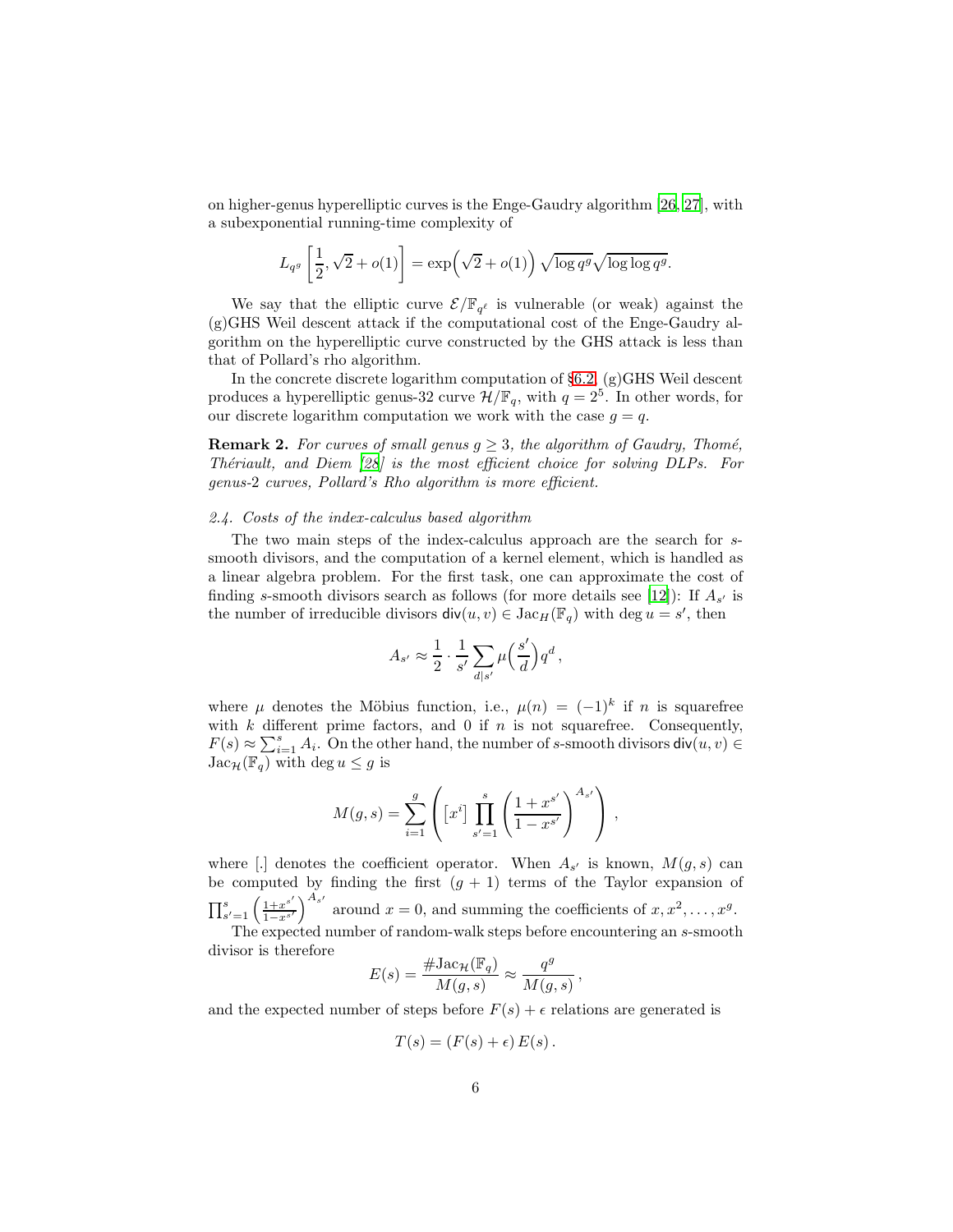For the linear algebra task, Magma uses Lanczos' algorithm, with approximate running time  $L(s) \approx d \cdot (F(s) + \epsilon)^2$  where d denotes the per-row density of the matrix M. In fact, it can be shown that  $d \leq q$ .

#### 3. The GLS endomorphism

Let  $\mathcal E$  be an elliptic curve over  $\mathbb F_{q^{\ell}}$ , defined by Equation (1) with  $a \in \mathbb F_q \subset \mathbb F_{q^{\ell}}$ and  $b \in \mathbb{F}_{2^{\ell}} \subset \mathbb{F}_{q^{\ell}}$ . For each integer  $i \geq 0$ , we define an elliptic curve

$$
\mathcal{E}_i / \mathbb{F}_{q^{\ell}} : y^2 + xy = x^3 + a^{2^i} x^2 + b^{2^i}
$$

.

The curves  $\mathcal{E} = \mathcal{E}_0, \mathcal{E}_1, \ldots, \mathcal{E}_{n \cdot \ell-1}, \mathcal{E}_{n \cdot \ell} = \mathcal{E}$  are connected by a cycle of 2-power Frobenius maps  $\mathcal{E}_i/\mathbb{F}_{q^{\ell}} \to \mathcal{E}_{i+1}/\mathbb{F}_{q^{\ell}}$  mapping  $(x, y) \mapsto (x^2, y^2)$ . Abusing notation, we will write  $\pi$  for each of these maps and  $\pi^k$  for the composition of any k successive ones. Since b is in  $\mathbb{F}_{2^{\ell}}$ , the curve  $\mathcal{E}_{\ell}/\mathbb{F}_{q^{\ell}}$  is isomorphic to  $\mathcal{E}/\mathbb{F}_{q^{\ell}}$ ; the isomorphism is

$$
\begin{aligned} \phi \colon \mathcal{E}_{\ell}/\mathbb{F}_{q^{\ell}} &\longrightarrow \mathcal{E}/\mathbb{F}_{q^{\ell}} \\ (x, y) &\longmapsto (x, y + \delta x) \,, \end{aligned}
$$

where  $\delta^2 + \delta = a + a^{2^{\ell}}$ . If  $n \cdot \ell$  is odd, then  $\delta \in \mathbb{F}_{q^{\ell}} \setminus \mathbb{F}_{2^{\ell}}$ , so the isomorphism  $\phi$ is defined over  $\mathbb{F}_{q^{\ell}}$ , and in particular  $\delta = \sum_{j=0}^{\frac{n \cdot \ell-1}{2}} \left( a + a^{2^{\ell}} \right)^{2^{2j}}$ .

Composing the 2<sup> $\ell$ </sup>-power Frobenius  $\pi^{\ell}$ :  $\mathcal{E} \to \mathcal{E}_{\ell}$  with the isomorphism  $\phi \colon \mathcal{E}_{\ell} \to$  $\mathcal{E}$ , we obtain a generalized Galbraith–Lin–Scott (GLS) endomorphism

$$
\psi \coloneqq \phi \circ \pi^{\ell} \colon (x, y) \longmapsto (x^{2^{\ell}}, y^{2^{\ell}} + \delta x^{2^{\ell}}) \in \text{End}(\mathcal{E}).
$$

The endomorphism  $\psi$  is defined over  $\mathbb{F}_{q^{\ell}}$  and satisfies  $\psi^n = \pm \pi^{n\ell}$ ; in particular,  $\psi^n$  acts as [1] or [-1] on points of  $\mathcal{E}(\mathbb{F}_{q^{\ell}})$ .

Endomorphisms such as  $\psi$  are cryptographically interesting because they can be used to accelerate scalar multiplication on  $\mathcal{E}$ , by applying the technique of Gallant, Lambert, and Vanstone (for more details, see [22]). In the sequel, we will show that these endomorphisms can also be used to improve the efficiency of the Gaudry–Hess–Smart Weil descent attack on weak curves of this kind.

#### 4. Extending the GLS endomorphism

From now on, we fix an element w of  $\mathbb{F}_{q^{\ell}}$  such that  $w + w^2 + \cdots + w^{2^{\ell-1}} = 1$ and

$$
\mathbb{F}_{q^{\ell}} = \mathbb{F}_q(w) = \langle w, w^2, w^4, \dots, w^{2^{\ell-1}} \rangle_{\mathbb{F}_q};
$$

that is,  $\{w, w^2, w^4, \dots, w^{2^{\ell-1}}\}$  is a normal basis for  $\mathbb{F}_{q^{\ell}}$  over  $\mathbb{F}_q$ .

Recall that the Weil restriction

$$
\mathcal{A}_{i}/\mathbb{F}_{q} \coloneqq \mathcal{W}_{\mathbb{F}_{q}}^{\mathbb{F}_{q^{\ell}}}\left(\mathcal{E}_{i}\right)
$$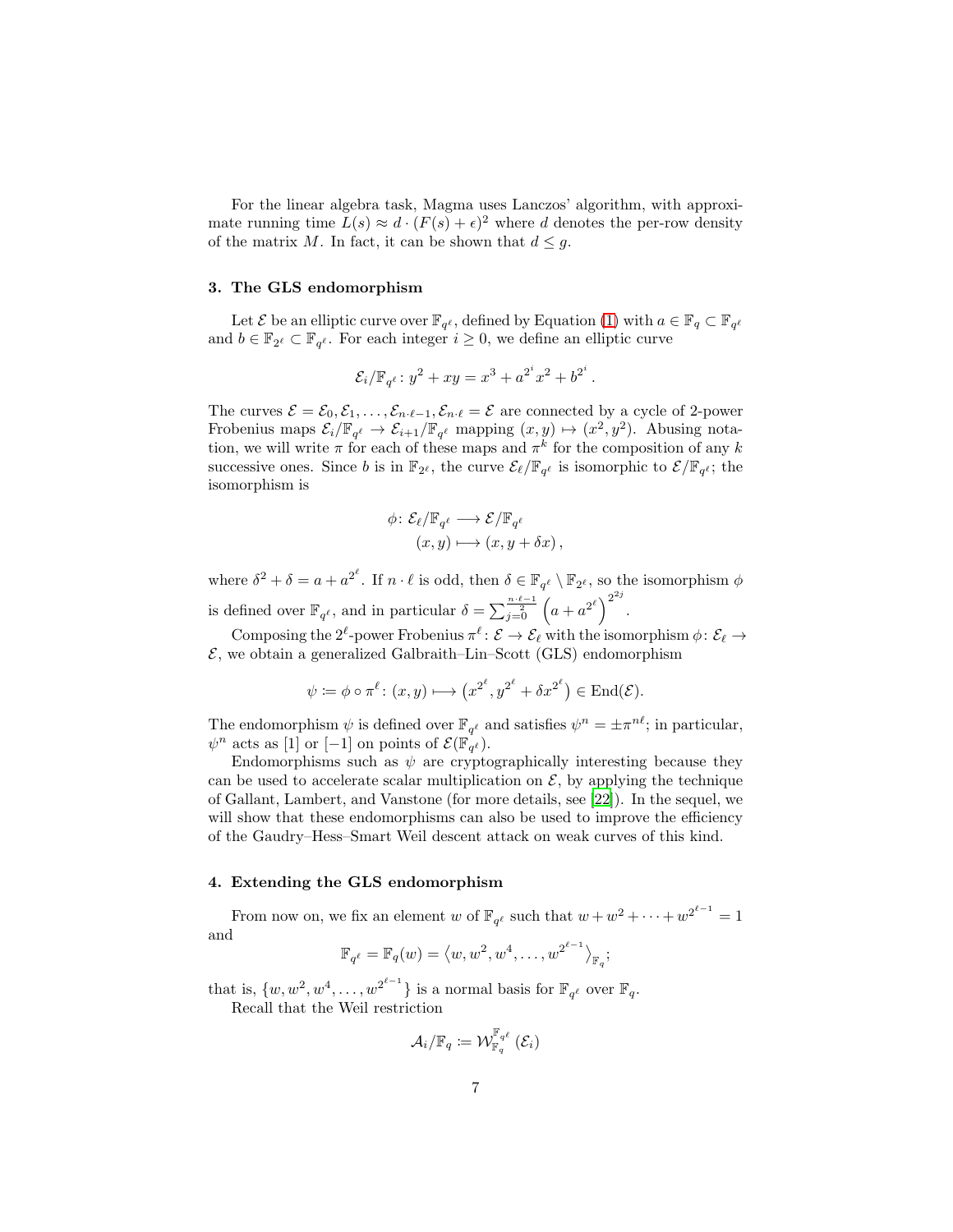of  $\mathcal{E}_i$  from  $\mathbb{F}_{q^{\ell}}$  to  $\mathbb{F}_q$  is an  $\ell$ -dimensional abelian variety over  $\mathbb{F}_q$ , and that there is an isomorphism of groups  $\mathcal{A}_i(\mathbb{F}_q) \cong \mathcal{E}_i(\mathbb{F}_{q^{\ell}})^{4}$ . The various isogenies and endomorphisms of  $\mathcal{E}_i$  induce isogenies and endomorphisms of  $\mathcal{A}_i$ .

We will use the following explicit affine model for  $A_i$ . Consider the polynomial ring  $R = \mathbb{F}_q[x_0, x_1, \ldots, x_{\ell-1}, y_0, \ldots, y_{\ell-1}],$  and set

$$
X = \sum_{j=0}^{\ell-1} x_j w^{2^j} \quad \text{and} \quad Y = \sum_{j=0}^{\ell-1} y_j w^{2^j}
$$

in  $R \otimes \mathbb{F}_{q^{\ell}}$ . Expanding the defining equation of  $\mathcal{E}_i$  in the variables X and Y, there exist  $W_0, \ldots, W_{\ell-1}$  in R such that  $Y^2 + XY - (X^3 - (a^{2^i})X^2 - b) = \sum_{j=0} W_j w^{2^j}$ in  $R \otimes \mathbb{F}_{q^{\ell}}$ . The affine scheme  $Spec(R/(W_0, \ldots, W_{\ell-1}))$  is then  $\mathbb{F}_q$ -isomorphic to an open affine subset of  $A_i$ . By construction, we have a bijection of sets

$$
\iota\colon \mathcal{E}_i(\mathbb{F}_{q^{\ell}}) \longrightarrow \mathcal{A}_i(\mathbb{F}_q)
$$
  

$$
(x, y) \longmapsto (x_0, \dots, x_{n-1}, y_0, \dots, y_{n-1}),
$$

where  $x = \sum_{j=0}^{\ell-1} x_j w^{2^j}$  and  $y = \sum_{j=0}^{\ell-1} y_j w^{2^j}$ . In fact,  $\iota$  is an isomorphism of groups.

We want to make the isogenies and endomorphisms of  $A_i$  corresponding to  $\pi$ ,  $\phi$ , and  $\psi$  completely explicit with respect to this affine model of  $\mathcal{A}_i$ . First, observe that if  $\hat{X} = \sum_{j=0}^{\ell-1} x_j w^{2^j}$ , then  $\hat{X}^2 = \sum_{j=0}^{\ell-1} x_j^2 w^{2^{j+1}}$ , so the 2-powering Frobenius isogeny  $\pi : \mathcal{E}_i \to \mathcal{E}_{i+1}$  corresponds to an isogeny  $\Pi : \mathcal{A}_i \to \mathcal{A}_{i+1}$  that squares and cyclically permutes the coordinates:

$$
\Pi : (x_0, \ldots, x_{\ell-1}, y_0, \ldots, y_{\ell-1}) \longmapsto (x_{\ell-1}^2, x_0^2, \ldots, x_{\ell-2}^2, y_{\ell-1}^2, y_0^2, \ldots, y_{\ell-2}^2).
$$

The isomorphism  $\phi : \mathcal{E}_{\ell} \to \mathcal{E}$  maps  $(X, Y)$  to  $(X, Y + \delta X)$ , and  $\delta$  is in  $\mathbb{F}_q$ because a is, so  $\phi$  corresponds to an isomorphism  $\Phi : \mathcal{A}_{\ell} \to \mathcal{A}$  defined by

$$
\Phi: (x_0,\ldots,x_{\ell-1},y_0,\ldots,y_{\ell-1}) \longmapsto (x_0,\ldots,x_{\ell-1},y_0+\delta x_0,\ldots,y_{\ell-1}+\delta x_{\ell-1}).
$$

As with  $\pi^{\ell}$  and  $\phi$  on the elliptic curves, composing  $\Pi^{\ell} : A \to A_{\ell}$  with  $\Phi : A_{\ell} \to$ A yields an endomorphism  $\Psi$  of A, defined (over  $\mathbb{F}_q$ ) by

$$
\Psi: (x_0,\ldots,x_{\ell-1},y_0,\ldots,y_{\ell-1}) \longmapsto \left(x_0^{2^{\ell}},\ldots,x_{\ell-1}^{2^{\ell}},y_0^{2^{\ell}}+\delta x_0^{2^{\ell}},\ldots,y_{\ell-1}^{2^{\ell}}+\delta x_{\ell-1}^{2^{\ell}}\right).
$$

On groups of points we have  $\Pi = \iota \circ \pi \circ \iota^{-1}$ ,  $\Phi = \iota \circ \phi \circ \iota^{-1}$ , and  $\Psi = \iota \circ \psi \circ \iota^{-1}$ . The relationships between all of these various maps are summarized in Figure 1.

We note that if G is a cyclic subgroup of  $\mathcal{E}(\mathbb{F}_{q^{\ell}})$  of order r, and  $\psi$  acts on  $\mathcal{G}$  as multiplication by some eigenvalue  $\lambda \pmod{r}$ , then  $\Psi$  must act on  $\iota(\mathcal{G}) \subseteq \mathcal{A}(\mathbb{F}_q)$ as multiplication by exactly the same eigenvalue  $\lambda$ .

<sup>&</sup>lt;sup>4</sup>More generally, for any algebra K over  $\mathbb{F}_q$ , there is an isomorphism between  $\mathcal{E}_i(\mathbb{F}_{q^{\ell}} \otimes_{\mathbb{F}_q} K)$ and  $\mathcal{A}_i(K)$ ; in fact,  $\mathcal{A}_i$  is the group scheme realizing the functor  $K \mapsto \mathcal{E}_i(\mathbb{F}_{q^{\ell}} \otimes_{\mathbb{F}_q} K)$ .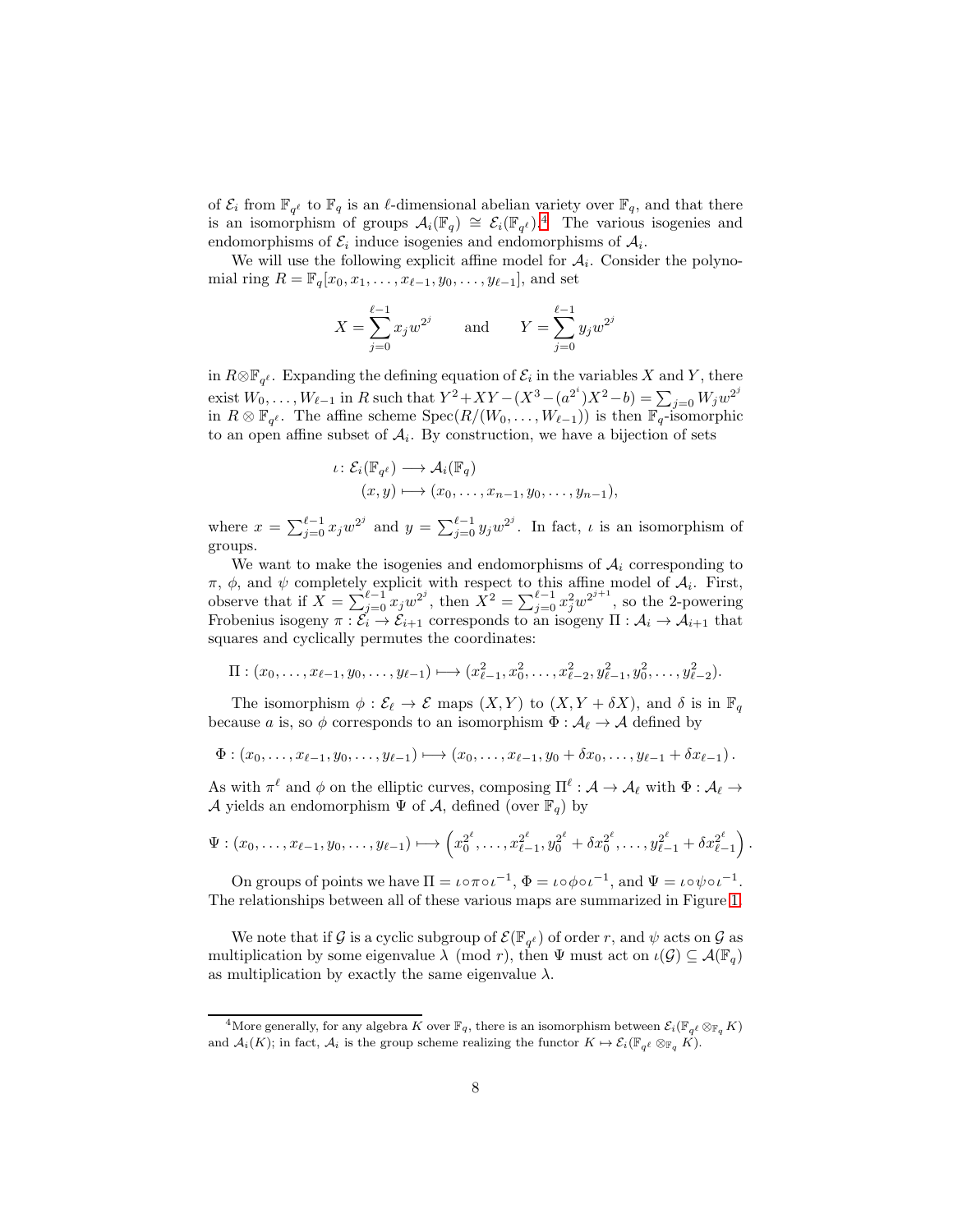

Figure 1: Endomorphism diagram

#### 5. Combining the GLS and GHS techniques

The generalized GHS (gGHS) Weil descent technique constructs a genus-g algebraic curve  $\mathcal{C}/\mathbb{F}_q$  (not necessary hyperelliptic) by computing the Weil restriction  $\mathcal{A}/\mathbb{F}_q$  of  $\mathcal{E}/\mathbb{F}_{q^{\ell}}$ , intersecting  $\mathcal{A}/\mathbb{F}_q$  with  $(\ell-1)$ -dimensional hyperplanes to obtain a subvariety  $\mathcal{A}'/\mathbb{F}_q$  of  $\mathcal{A}/\mathbb{F}_q,$  and finding an irreducible component  $\mathcal{C}/\mathbb{F}_q$ of  $\mathcal{A}'/\mathbb{F}_q$  (for more details see [5, 6, 7, 8]).

Let us intersect  $\mathcal{A}/\mathbb{F}_q$  with the hyperplanes  $x_0 = x_1 = \cdots = x_{\ell-1} = x \in \mathbb{F}_q$ . With  $a \in \mathbb{F}_q$  and  $b \in \mathbb{F}_{2^{\ell}}$ , and using the linear independence property of a normal basis  $\{w, w^2, w^4, \ldots, w^{2^{\ell-1}}\}$ , we obtain a subvariety  $\mathcal{A}'/\mathbb{F}_q$  of  $\mathcal{A}/\mathbb{F}_q$  defined by

$$
\mathcal{A}'/\mathbb{F}_q: \begin{cases} x^3 + a \cdot x^2 + x \cdot y_0 + y_{\ell-1}^2 + b_0 = 0 \\ x^3 + a \cdot x^2 + x \cdot y_1 + y_0^2 + b_1 = 0 \\ \vdots \\ x^3 + a \cdot x^2 + x \cdot y_{\ell-1} + y_{\ell-2}^2 + b_{\ell-1} = 0 \end{cases}
$$

where  $b = \sum_{i=0}^{\ell-1} b_i w^{2^i}$  and each  $b_i$  is in  $\mathbb{F}_2$ . Thus, if  $\mathcal{A}'_{\ell}/\mathbb{F}_q$  is the variety determined by Equation (2), then  $\Phi$  induces an endomorphism of  $\mathcal{A}'_{\ell}(\mathbb{F}_q)$ .

$$
\mathcal{A}'_{\ell}/\mathbb{F}_{q}: \begin{cases} x^{3} + a^{2^{\ell}} \cdot x^{2} + x \cdot y_{0} + y_{\ell-1}^{2} + b_{0} & = 0\\ x^{3} + a^{2^{\ell}} \cdot x^{2} + x \cdot y_{1} + y_{0}^{2} + b_{1} & = 0\\ x^{3} + a^{2^{\ell}} \cdot x^{2} + x \cdot y_{\ell-1} + y_{\ell-2}^{2} + b_{\ell-1} & = 0 \end{cases}
$$
(2)

5.1. New endomorphism on the hyperelliptic curve

Let  $\mathcal{H}/\mathbb{F}_q$ :  $y^2 + h(x) \cdot y = f(x)$  be a genus-g hyperelliptic curve that is an irreducible component of  $\mathcal{A}'/\mathbb{F}_q$ . Writing  $h(x) = \sum_{i=0}^g h_i x^i$  and  $f(x) = \sum_{i=0}^{2g+1} f_i x^i$ , the corresponding hyperelliptic irreducible component  $\mathcal{H}_{\ell}/\mathbb{F}_q$  of  $\mathcal{A}'_{\ell}/\mathbb{F}_q$  is

$$
\mathcal{H}_{\ell}/\mathbb{F}_q: y^2 + {^{\sigma}h}(x) \cdot y = {^{\sigma}f}(x)
$$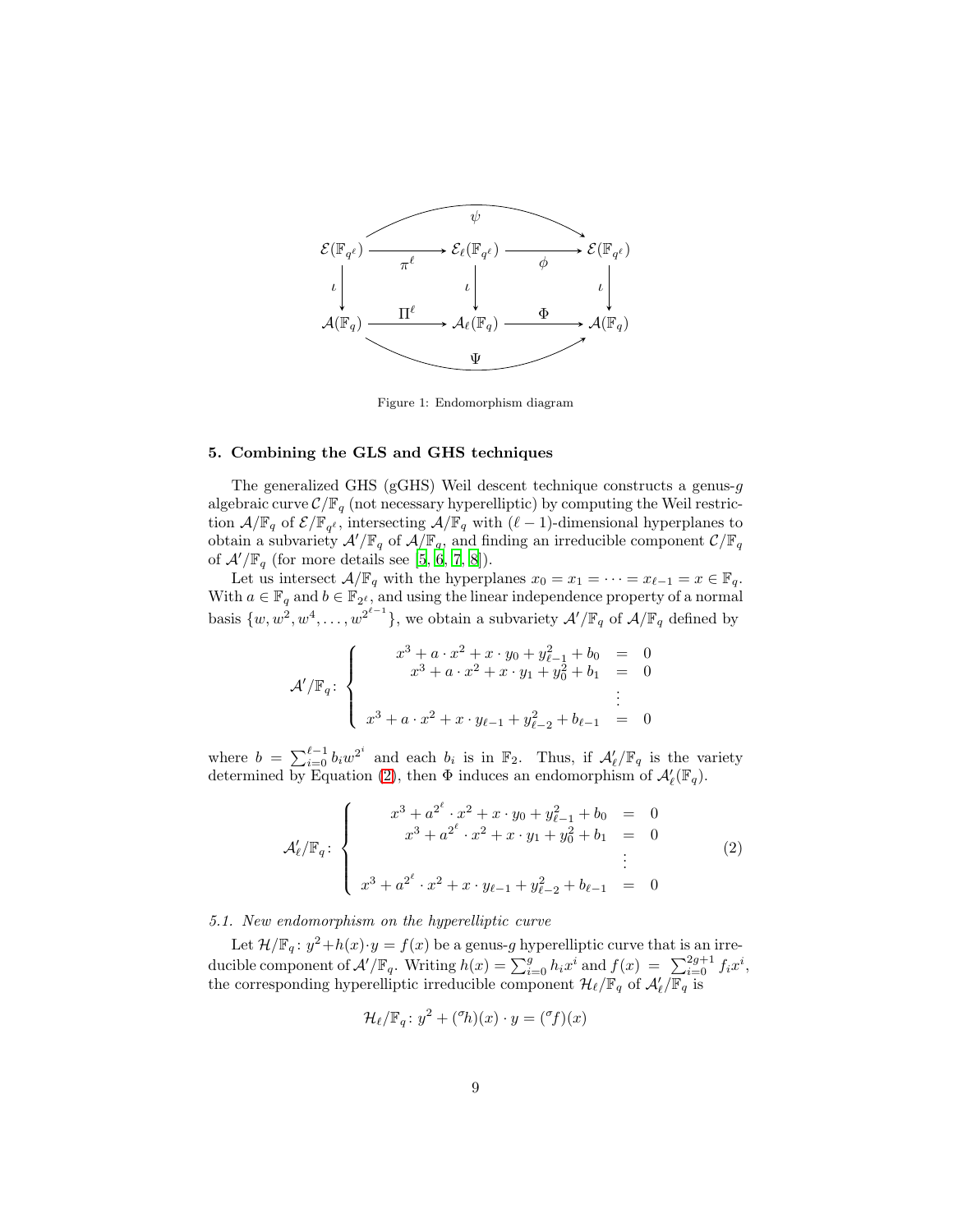where  $({}^{\sigma}h)(x) = \sum_{i=0}^{g} \sigma(h_i) \cdot x^i$ ,  $({}^{\sigma}f)(x) = \sum_{i=0}^{2g+1} \sigma(f_i) \cdot x^i$ , and  $\sigma(x) = x^{2^{\ell}}$  for all  $x \in \mathbb{F}_q$ . Therefore, the maps  $\Pi^{\ell} \colon \mathcal{H}/\mathbb{F}_q \to \mathcal{H}_{\ell}/\mathbb{F}_q$  and  $\Phi \colon \mathcal{H}_{\ell}/\mathbb{F}_q \to \mathcal{H}/\mathbb{F}_q$ are defined by

$$
\Pi^{\ell} : (x, y) \longmapsto (x^{2^{\ell}}, y^{2^{\ell}}) \text{ and } \Phi : (x, y) \longmapsto (\delta_1 \cdot x + \delta_2, \delta_3 \cdot y + t(x))
$$

for some  $\delta_1, \delta_2, \delta_3 \in \mathbb{F}_q$  and  $t(x) \in \mathbb{F}_q[x]$  with  $\deg t(x) \leq g$  and  $\delta_1 \neq 0.5$  Consequently,  $\Psi = \Phi \circ \Pi^{\ell}$  induces the following endomorphism:

$$
\Psi^* \colon \text{Jac}_{\mathcal{H}} (\overline{\mathbb{F}_q}) \longrightarrow \text{Jac}_{\mathcal{H}} (\overline{\mathbb{F}_q})
$$

$$
\sum_j c_j (\mathsf{P}_j) \longmapsto \sum_j c_j (\Psi(\mathsf{P}_j)).
$$

In Mumford's representation, the divisor  $\mathsf{div}(u, v) = \sum_j c_j \cdot \mathsf{div}(x + x_{\mathsf{P}_j}, y_{\mathsf{P}_j})$  is mapped to  $\sum_j c_j \cdot \text{div}(x + x_{\Psi(\mathsf{P})_j}, y_{\Psi(\mathsf{P})_j})$ , and therefore  $\mathbb{F}_q$ -irreducible factors of u are mapped to irreducible factors of the same degree, i.e.,  $\Psi^*$  sends smooth divisors to smooth divisors.

The curve  $\mathcal{H}/\mathbb{F}_q$  has genus  $g \geq \ell$ , so its Jacobian Jac<sub>H</sub> is g-dimensional. By the universal property of the Jacobian, the  $\ell$ -dimensional  $\mathcal A$  is a quotient (and so an isogeny factor) of Jac<sub>H</sub>.<sup>6</sup> Hence, Jac<sub>H</sub> ≅  $A \times B$  for some  $(g - \ell)$ -dimensional abelian variety B. The situation is illustrated by the diagram in Figure 2.



Figure 2: Endomorphism diagram for  $\mathcal{H}/\mathbb{F}_q$ 

If G is a cyclic subgroup of  $\mathcal{E}(\mathbb{F}_{2^{\ell-n}})$  fixed by  $\psi$ , then  $\psi$  acts on G as multiplication by an eigenvalue  $\lambda$ , and so  $\Psi$  acts on  $\iota(\mathcal{G})$  as multiplication by  $\lambda$ . Hence,  $(\Psi^*)^n = [1]$  or  $(\Psi^*)^n = [-1]$ , and therefore  $t(x) = \delta_4({}^{\sigma}h)(\delta_5 \cdot x)$  for some  $\delta_4, \delta_5 \in \mathbb{F}_q$ . The morphism  $\Psi^n : \mathcal{H}/\mathbb{F}_q \to \mathcal{H}/\mathbb{F}_q$  fixes the *x*-coordinate, and

$$
x_{\Psi^{n}(\mathsf{P})} = \delta_1^{\left(\sum_{k=0}^{n-1} 2^{k \cdot \ell}\right)} \cdot x_{\mathsf{P}}^{\left(2^{n \cdot \ell}\right)} + \sum_{i=0}^{n-1} \delta_1^{\left(\sum_{k=0}^{i-1} 2^{k \cdot \ell}\right)} \cdot \delta_2^{\left(2^{i \cdot \ell}\right)}.
$$

But  $(\ell, n) = 1$  and  $q = 2^n$ , so  $\delta_1^{\left(\sum_{k=0}^{n-1} 2^{k \cdot \ell}\right)} = (\delta_1)^{2^{n}-1} = (\delta_1)^{q-1} = 1$ , while  $x_{\mathsf{P}}^{2^{n \cdot \ell}} = x_{\mathsf{P}}^{\mathsf{q}^{\ell}} = x_{\mathsf{P}} \text{ and } x_{\Psi^{n}(\mathsf{P})} = x_{\mathsf{P}} + \sum_{i=0}^{n-1} \delta_{1}^{\left(\sum_{k=0}^{i-1} 2^{k \cdot \ell}\right)} \cdot \delta_{2}^{\left(2^{i \cdot \ell}\right)}$ . Therefore,  $\sum_{i=0}^{n-1} \delta_1^{\left(\sum_{k=0}^{i-1} 2^{k \cdot \ell}\right)} \cdot \delta_2^{\left(2^{i \cdot \ell}\right)} = 0$ . It follows that  $\delta_2 = 0$ .

<sup>5</sup>Any isomorphism of hyperelliptic curves over a finite field is in the form of Φ (for more details see [19, Section 10.2]).

<sup>&</sup>lt;sup>6</sup>Universal property: let  $\kappa: \mathcal{H} \to \tilde{\mathcal{A}}$  be a morphism, where  $\tilde{\mathcal{A}}$  is an abelian variety. Let  $(P) - (P_0)$ . Then there is a unique homomorphism  $\psi$ : Jac<sub>H</sub>  $\rightarrow$   $\tilde{A}$  of abelian varieties such  $P_0 \in \mathcal{H}(\overline{\mathbb{F}_q})$  be such that  $\kappa(P_0) = 0$ , and consider the map  $\tilde{\kappa}: \mathcal{H} \to \text{Jac}_{\mathcal{H}}$  given by  $P \mapsto$ that  $\kappa = \psi \circ \tilde{\kappa}$  (for more details see [19, Section 10.5]).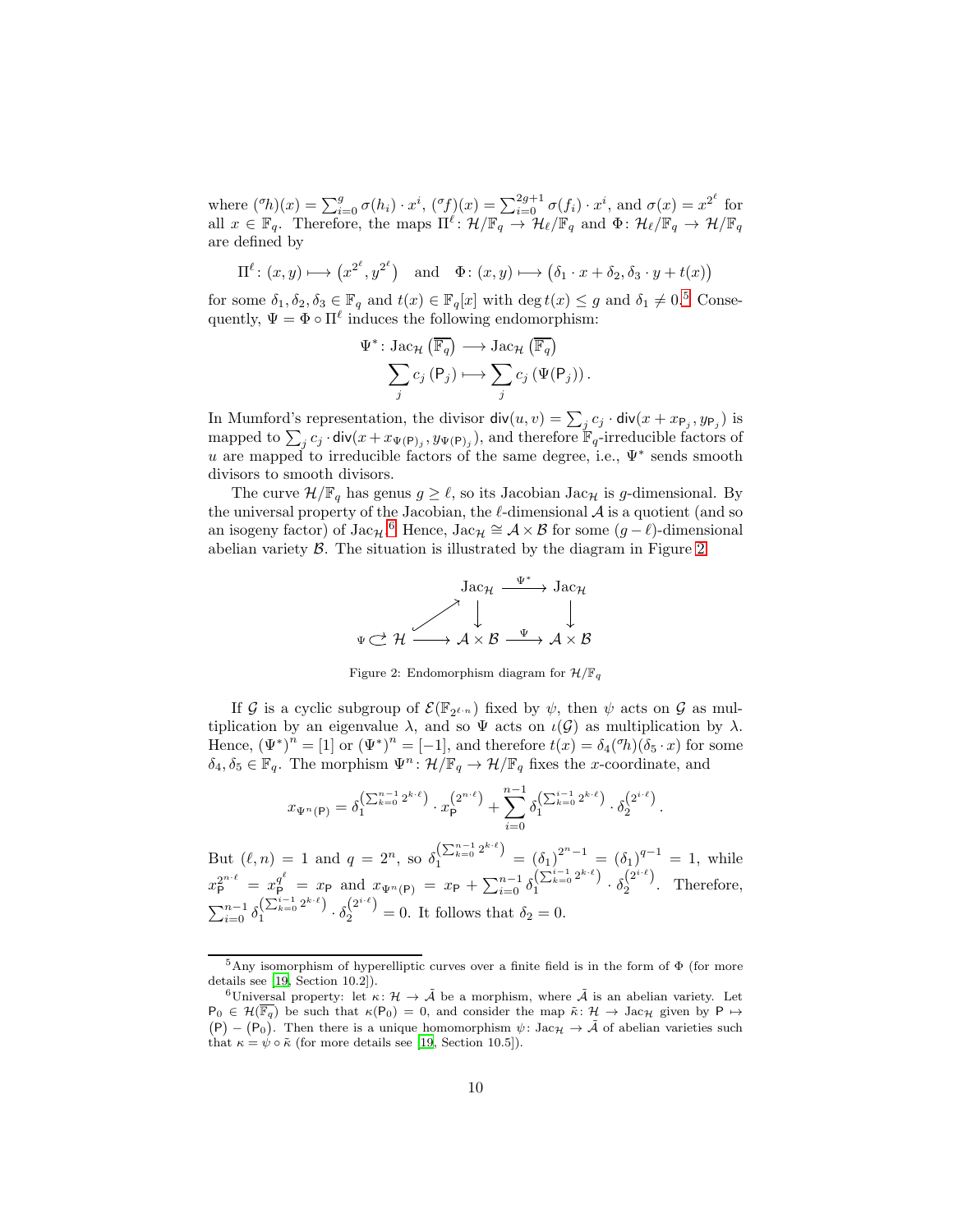5.2. Explicit description of the new endomorphism

Recall that for any point  $P = (x_P, y_P) \in \mathcal{H}(\mathbb{F}_q)$  its corresponding divisor  $(P) - (O)$  is equal to  $div(x + xp, yp)$ , and any divisor  $div(u, v) \in \text{Jac}_{\mathcal{H}}(\mathbb{F}_{q^{\ell}})$ can be written as  $\sum_i c_i \cdot \text{div}(x + x_{\mathsf{P}_i}, y_{\mathsf{P}_i}), \text{ where } (x_{\mathsf{P}_i}, y_{\mathsf{P}_i}) \in \mathcal{H}(\overline{\mathbb{F}}_{q^{\ell}}), u =$  $\prod_i (x + x_{\mathsf{P}_i})^{c_i}$ , and  $v(x_{\mathsf{P}_i}) = y_{\mathsf{P}_i}$ . The divisor  $\Psi^*((\mathsf{P})) = (\Psi(\mathsf{P}))$  is therefore i equal to  $\text{div}(x + (\delta_1 x \frac{2}{\rho}^{\rho}), \delta_3 y \frac{2}{\rho}^{\rho} + \delta_4(\sigma h)(\delta_5 \delta_1 x \frac{2}{\rho}^{\rho}))$ , and any divisor  $\text{div}(u, v) \in$  $\text{Jac}_\mathcal{H}(\mathbb{F}_q)$  satisfies  $\textsf{div}(u,v) = \sum_{i=0}^{\text{deg }u} \textsf{div}(x+x_i,v(u_i)) = \sum_{i=0}^{\text{deg }u} ((x_i,v(x_i))),$ where  $x_0, x_1, \ldots, x_{\deg u} \in \overline{\mathbb{F}}_q$  are the roots of u. Further,

$$
\Psi^* (\text{div}(u, v)) = \Psi^* \Bigg( \sum_{i=0}^{\deg u} \Big( \big( x_i, v(x_i) \big) \Big) \Bigg) = \sum_{i=0}^{\deg u} \Psi^* \Big( \big( x_i, v(x_i) \big) \Big) \n= \sum_{i=0}^{\deg u} \text{div} \Big( x + \big( \delta_1 x_i^{2^{\ell}} \big), \delta_3 \big( v(x_i) \big)^{2^{\ell}} + \delta_4 \big( \delta_1 \big) \big( \delta_5 \delta_1 x_i^{2^{\ell}} \big) \Big) \n= \sum_{i=0}^{\deg u} \text{div} \Big( \delta_1 \Big( \frac{x}{\delta_1} + x_i^{2^{\ell}} \Big), \delta_3 \big( \delta_2 v \big) \Big( x_i^{2^{\ell}} \Big) + \delta_4 \big( \delta_1 \big) \big( \delta_5 \delta_1 x_i^{2^{\ell}} \big) \Bigg).
$$

We want to find polynomials  $u^*, v^* \in \mathbb{F}_q[x]$  such that  $\Psi^*(\text{div}(u, v)) = \text{div}(u^*, v^*),$  $u^*(\delta_1x_i^{2^{\ell}}) = 0$ , and  $v^*(\delta_1x_i^{2^{\ell}}) = \delta_3(v(x_i))^{2^{\ell}} + \delta_4({}^{\sigma}h)(\delta_5\delta_1x_i^{2^{\ell}})$ . In particular,  $u^*(x) = \delta_1^{\deg u} \cdot {(\sigma_u)(\frac{x}{\delta_1})} = \prod_{i=0}^{\deg u} (x + \delta_1 \cdot x_i^{2^{\ell}}), \text{ and } v^*(x) = \delta_3(\sigma_v)(\frac{x}{\delta_1}) +$  $\delta_4({}^{\sigma}h)(\delta_5x)$ . Moreover,  $\deg v^* < \deg u^* \leq g$  and  $u^* \mid ((v^*)^2 + (v^* \cdot h) + f)$ , so we can set  $v^*(x) := \delta_3(\sigma v) \left(\frac{x}{\delta_1}\right) + \left(\delta_4(\sigma h)(\delta_5 x)\right) \mod u^*(x)$ .

The endomorphism  $\Psi^*$  must be well-defined in the sense that  $v^*$  should be the same if we reduce  $h$  modulo  $u$  from the beginning. This observation implies

$$
\delta_4({}^\sigma h)(\delta_5 x) \equiv \delta_4({}^\sigma (h \bmod u))(\delta_5 x) \pmod{u^*(x)}.
$$
 (3)

Write  $u = \sum_i u_i x^i$ ,  $v = \sum_i v_i x^i$ , and  $h = \sum_i h_i x^i$ . If  $(h \mod u) = \sum_i h'_i x^i$ and  $\delta_4({}^{\sigma}h)(\delta_5x) \mod u^*(x) = \sum_i h_i^*x^i$ , then we have  $u^* = \delta_1^{\text{deg }u} \sum_i (u_i^{2^{\ell}}/\delta_1^i)x^i$ ,  $\delta_3({}^{\sigma}v)(x/\delta_1) = \delta_3 \sum_i (v_i^{2^{\ell}}/\delta_1^i)x^i$ , and  $\delta_4({}^{\sigma}(h \bmod u))(\delta_5 x) = \delta_4 \sum_i (h'_i)^{2^{\ell}} \delta_5^i x^i$ . In particular, Equation (3) holds for any  $\text{div}(u, v) \in \text{Jac}_{\mathcal{H}}(\mathbb{F}_q)$ .

Let us analyze the cases deg  $u = g$  and deg  $u \leq g$  separately.

The case deg  $u = g$ . In this case, we can write

$$
h'_{i} = c_{h_{i}} + h_{g} \cdot u_{i} \quad \text{and} \quad h_{i}^{*} = \delta_{4} \cdot \left( h_{i}^{2^{\ell}} \cdot \delta_{5}^{i} + \left( h_{g}^{2^{\ell}} \cdot \delta_{5}^{g} \right) \cdot \delta_{1}^{g-i} \right). \tag{4}
$$

Taking Equations (3) and (4) together, for each  $i = 0, \ldots, (g - 1)$  we have

$$
\delta_4 \cdot (h_i + h_g \cdot u_i)^{2^{\ell}} \cdot \delta_5^i = \delta_4 \cdot (h_i^{2^{\ell}} \cdot \delta_5^i + (h_g^{2^{\ell}} \cdot \delta_5^g) \cdot \delta_1^{g-i}).
$$

This equation is satisfied if and only if  $\delta_5^i = \delta_5^g \cdot \delta_1^{g-i}$  for each  $0 \leq i < g$ . Moreover,  $\delta_5 = \frac{1}{\delta_1}$  and

$$
\Psi^*\big(\mathsf{div}(u,v)\big) = \mathsf{div}\Big(\delta_1^{\deg u}\cdot({}^\sigma\! u)\Big(\frac{x}{\delta_1}\Big),\delta_3({}^\sigma\! v)\Big(\frac{x}{\delta_1}\Big) + \delta_4\big({}^\sigma\! (h \bmod u)\big)\Big(\frac{x}{\delta_1}\Big)\Big)\,.
$$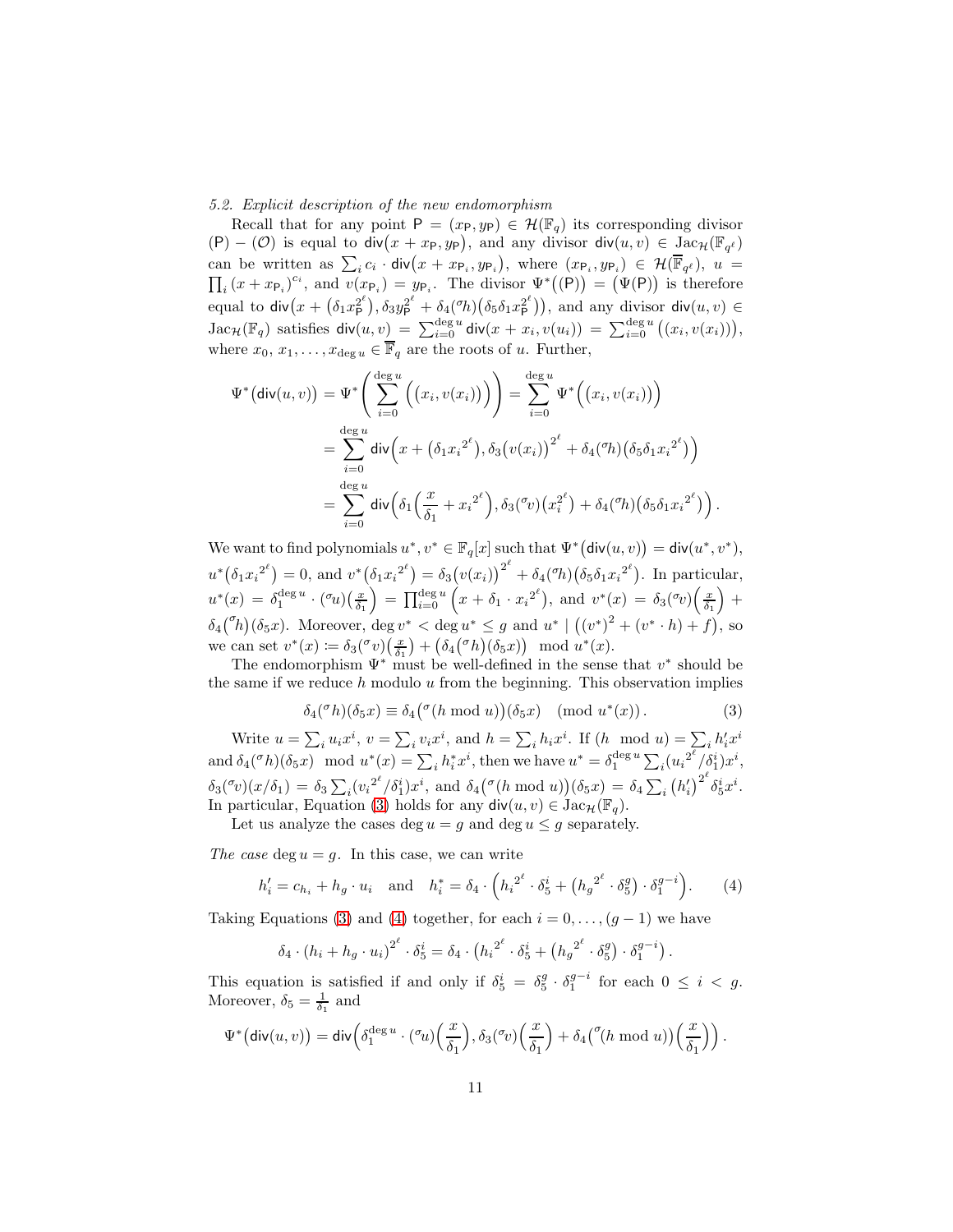The case deg  $u \leq g$ . Let us consider again the general case when deg  $u \leq g$ . Suppose  $div(u, v)$  is a divisor of maximal prime order r (where r is a large prime factor of  $\#\text{Jac}_{\mathcal{H}}(\mathbb{F}_q)$  and  $r^2 \nmid \#\text{Jac}_{\mathcal{H}}(\mathbb{F}_q)$ ). Then  $\Psi^*$  acts on  $\langle \text{div}(u, v) \rangle$  as multiplication by an eigenvalue  $0 \leq \lambda < r$ : that is,  $\Psi^*(\text{div}(u, v)) = [\lambda] \text{div}(u, v)$ . We can compute  $\text{div}(u', v') := [\lambda] \text{div}(u, v)$  using Cantor's algorithm, and then  $\mathsf{div}(u^*, v^*) \coloneqq \Psi^*(\mathsf{div}(u, v))$  must be equal to  $\mathsf{div}(u', v').$ 

Write  $u' = \sum_i u'_i x^i$  and  $v' = \sum_i v'_i x^i$ . Then  $u^* = u'$  and  $v^* = v'$  imply that  $\tilde{\delta}_1 = \frac{1}{\delta_1}, \delta_3, \delta_4 \in \mathbb{F}_q$  must belong to the varieties

$$
V_{1}/\mathbb{F}_{q}: \begin{cases} \left(u_{0}\right)^{2^{\ell}} &= \left(\tilde{\delta}_{1}\right)^{\deg u} \cdot u_{0}^{\prime} \\ \left(u_{1}\right)^{2^{\ell}} \cdot \tilde{\delta}_{1} &= \left(\tilde{\delta}_{1}\right)^{\deg u} \cdot u_{1}^{\prime} \\ \left(u_{2}\right)^{2^{\ell}} \cdot \left(\tilde{\delta}_{1}\right)^{2} &= \left(\tilde{\delta}_{1}\right)^{\deg u} \cdot u_{2}^{\prime} \\ \vdots \\ \left(u_{\deg u-1}\right)^{2^{\ell}} \cdot \left(\tilde{\delta}_{1}\right)^{\deg u-1} &= \left(\tilde{\delta}_{1}\right)^{\deg u} \cdot u_{\deg u-1}^{\prime} \end{cases}
$$

and

$$
V_{3,4}/\mathbb{F}_{q}: \begin{cases} \delta_{3} \cdot (v_{0})^{2^{\ell}} + \delta_{4} \cdot (h'_{0})^{2^{\ell}} & = v'_{0} \\ \delta_{3} \cdot (v_{1})^{2^{\ell}} \cdot \tilde{\delta}_{1} + \delta_{4} \cdot (h'_{1})^{2^{\ell}} \cdot \tilde{\delta}_{1} & = v'_{1} \\ \delta_{3} \cdot (v_{2})^{2^{\ell}} \cdot (\tilde{\delta}_{1})^{2} + \delta_{4} \cdot (h'_{2})^{2^{\ell}} \cdot (\tilde{\delta}_{1})^{2} & = v'_{2} \\ \vdots & \vdots & \vdots \\ \delta_{3} \cdot (v_{\text{deg } v})^{2^{\ell}} \cdot (\tilde{\delta}_{1})^{\text{deg } v} + \delta_{4} \cdot (h'_{\text{deg } v})^{2^{\ell}} \cdot (\tilde{\delta}_{1})^{\text{deg } v} & = v'_{\text{deg } v} \end{cases}
$$

Observe that  $V_1$  only depends on the parameter  $\delta_1$ , and it is determined by  $(\text{deg } u)$  polynomial equations of degree at most  $\text{deg } u$ . In particular, the  $(\text{deg } u)$ th equation of  $V_1$  implies  $\tilde{\delta}_1 = \frac{(u_{\text{deg }u-1})^2}{u!}$  $\frac{u_{\text{deg }u-1}}{u'_{\text{deg }u-1}}$ , if  $u_{\text{deg }u-1} \neq 0$ . Otherwise, the *i*-th and j-th equations of  $V_1$  with  $j < i$  imply  $\tilde{\delta_1}^{i-j} = \frac{(u_j)^{2^\ell} \cdot u'_i}{(u_i)^{2^\ell} \cdot u'_j}$  when  $u_i \cdot u_j \neq 0$ .

The variety  $V_{3,4}/\mathbb{F}_q$  only depends on the parameters  $\delta_3$  and  $\delta_4$ , and it is determined by  $(\deg v + 1)$  linear equations; in fact,  $V_{3,4}(\mathbb{F}_q)$  consists of a unique point  $(\delta_3, \delta_4) \in \mathbb{F}_q \times \mathbb{F}_q$ . Combining the *i*-th and *j*-th equations of  $V_{3,4}$  yields

$$
\delta_3 = \frac{v_i' \cdot (\delta_1)^i + \delta_4 \cdot (h_i')^{2^{\ell}}}{(v_i)^{2^{\ell}}} \text{ and } \tag{5}
$$

$$
\delta_4 = \frac{v_i' \cdot (\delta_1)^i \cdot (v_j)^{2^\ell} + v_j' \cdot (\delta_1)^j \cdot (v_i)^{2^\ell}}{(h_i')^{2^\ell} \cdot (v_j)^{2^\ell} + (h_j')^{2^\ell} \cdot (v_i)^{2^\ell}}
$$
(6)

where the denominators of Equations (5) and (6) are different from zero.

#### 6. Speeding-up the Index-Calculus algorithm in  $\text{Jac}_{\mathcal{H}}(\mathbb{F}_q)$

We now focus on the application of  $\Psi^*$  to index calculus in  $\text{Jac}_{\mathcal{H}}(\mathbb{F}_q)$ .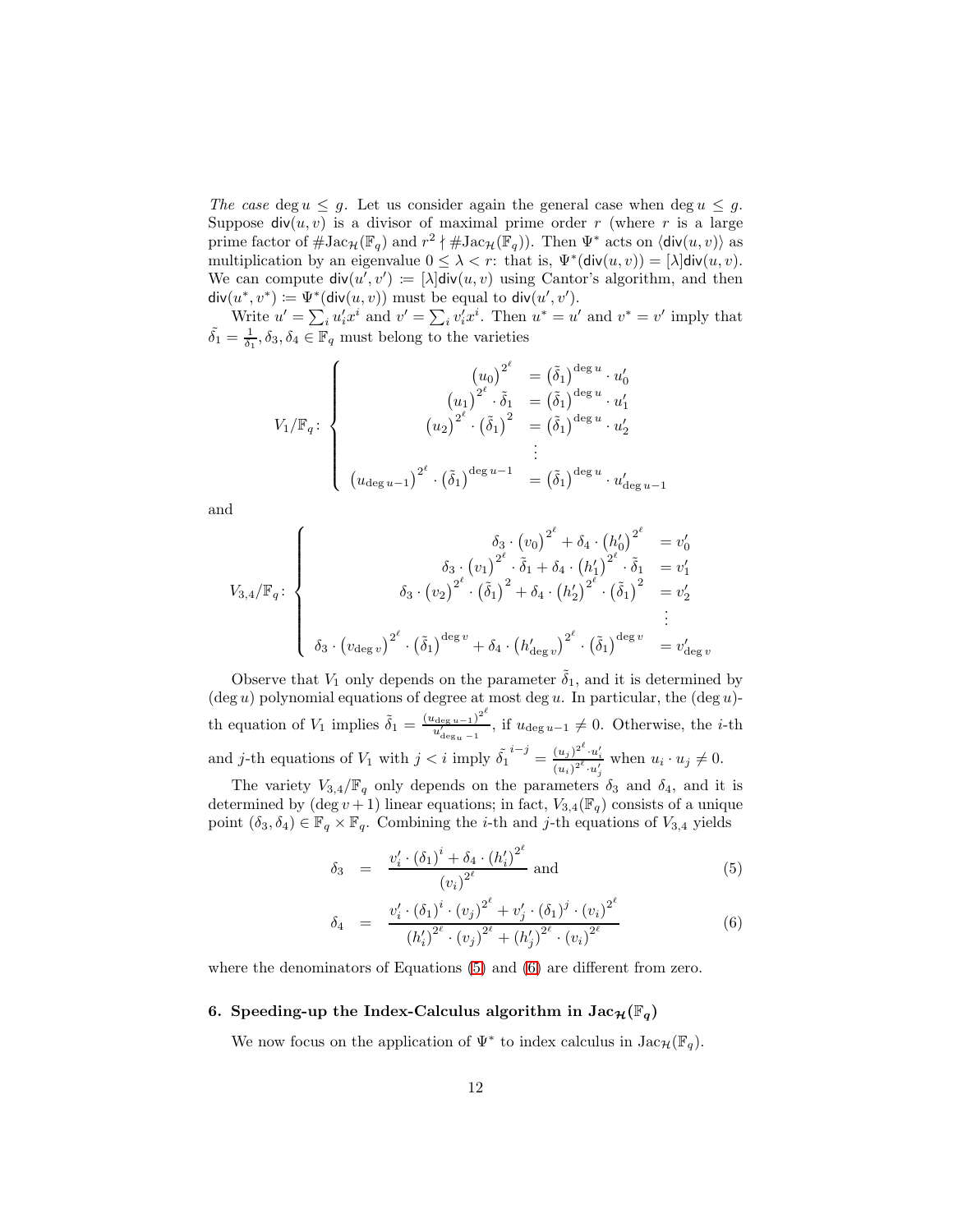#### 6.1. The speed-up in theory

Recall from §2.3 that there are two main steps in index calculus. First, the relation generation step: having fixed a smoothness bound  $s$ , we generate  $F(s) + \epsilon$  relations of the form  $\alpha_i D + \beta_i D' = \sum_{j=1}^{F(s)} m_{i,j} D_j$ , where  $D' = \lambda D$ is the target DLP, the  $D_j$  are irreducible divisors of degree  $\leq s$ , where  $F(s)$ is the number of irreducible divisors  $div(u, v)$  with  $deg u \leq s$ . For the linear **algebra** step, we construct the matrices  $\alpha = (\alpha_i)^T$ ,  $\beta = (\beta_i)^T$  and  $M = (m_{i,j})$ with coefficients in  $\mathbb{Z}/r\mathbb{Z}$ ; the discrete logarithm can be recovered from a kernel vector  $\gamma$  of M.

From §2.4, relation generation requires  $T(s) = (F(s) + \epsilon)E(s)$  random-walk steps, where  $E(s)$  denotes the expected number of steps before an s-smooth divisor is found. The kernel computation in the linear algebra step requires  $L(s) \approx d \cdot (F(s) + \epsilon)^2$  field operations.

Since the eigenvalue  $\lambda$  of  $\Psi^*$  satisfies  $\lambda \neq \pm 1$  and  $\lambda^n \pm 1 \equiv 0 \mod r$ , the divisors  $D, [\lambda]D, \ldots, [\lambda^{n-2}]D$  and  $[\lambda^{n-1}]D$  must be linearly dependent. Hence, whenever an s-smooth divisor is found, the endomorphism Ψ<sup>∗</sup> allows us to obtain up to  $n-1$  more s-smooth divisors at essentially no cost. However, the kernel vector  $\gamma$  could produce the undesirable situation  $\gamma \cdot \alpha \equiv 0$  and  $\gamma \cdot \beta \equiv 0$ . In order to prevent this, it seems more prudent to use only  $n - 1$  related divisors, namely,  $D, [\lambda]D, \ldots, [\lambda^{n-3}]D$ , and  $[\lambda^{n-2}]D$ . In other words, using  $\Psi^*$  reduces the cost of relation generation from  $T(s)$  to just  $\frac{T(s)}{n-1}$ .

We can do even better by exploiting Ψ<sup>∗</sup> to reduce the factor base size from  $F(s)$  to  $\frac{F(s)}{n}$ . Mathematically speaking, we work with the quotient of  $\text{Jac}_{\mathcal{H}}(\mathbb{F}_q)$ by the action of  $\Psi^*$ , taking a factor base of irreducible  $\text{div}(u, v) \in \text{Jac}_H(\mathbb{F}_q)$ with deg  $u \leq s$  consisting of  $\Psi^*$ -orbit representatives. (For example, the orbit of  $\mathsf{div}(u, v)$  might be represented by  $\max\left(\{\left(\Psi^*\right)^i(\mathsf{div}(u, v))\colon 0\leq i < n-1\}\right)$ with respect to the lexicographic ordering.) In other words, s-smooth divisors factorize in our factor base as  $\sum_i [(\lambda^{j_i})^{-1}]D_i$ , where  $[\lambda^{j_i}]D_i = (\Psi^*)^{j_i}(D_i)$  is in the factor base for some  $0 \leq j_i < n$ . Using  $\Psi^*$ -orbits lets us reduce the costs  $T(s)$  and  $L(s)$  to  $\left(\frac{F(s)}{n} + \epsilon\right) E(s) \approx \frac{T(s)}{n}$  $\frac{f(s)}{n}$  and  $d \cdot \left(\frac{F(s)}{n} + \epsilon\right)^2 \approx \frac{L(s)}{n^2}$ , respectively.

While the factor- $n^2$  speed-up in the linear algebra phase is more impressive than the factor- $n$  speed-up in relation generation, linear algebra is not the bottleneck in the entire DLP computation. The overall speed-up mostly corresponds to the speed-up in the relation generation phase, though the reduction in factor-base size (and the resulting reduction in dimension of the linear algebra problem) is still a very welcome improvement in practice.

### 6.2. Problem instance: Solving discrete logarithms on  $\mathcal{E}/\mathbb{F}_{2^{5\times31}}$

In order to put the analysis above into practice, we solved the DLP on an weak GLS binary curve over  $\mathbb{F}_{q^{\ell}}$  where  $q = 2^n$  with  $n = 5$  and  $\ell = 31$ .

Let  $\mathbb{F}_q = \mathbb{F}_2[u]/\langle u^5 + u^2 + \hat{1}\rangle$  and  $\mathbb{F}_{q^{\ell}} = \mathbb{F}_q[v]/\langle v^{31} + v^3 + 1\rangle$ . The curve

$$
\mathcal{E}/\mathbb{F}_{q^{\ell}}: y^2 + x \cdot y = x^3 + x^2 + (v^{18} + v^{17} + v^{12} + v^8 + v^5 + v^4 + 1)
$$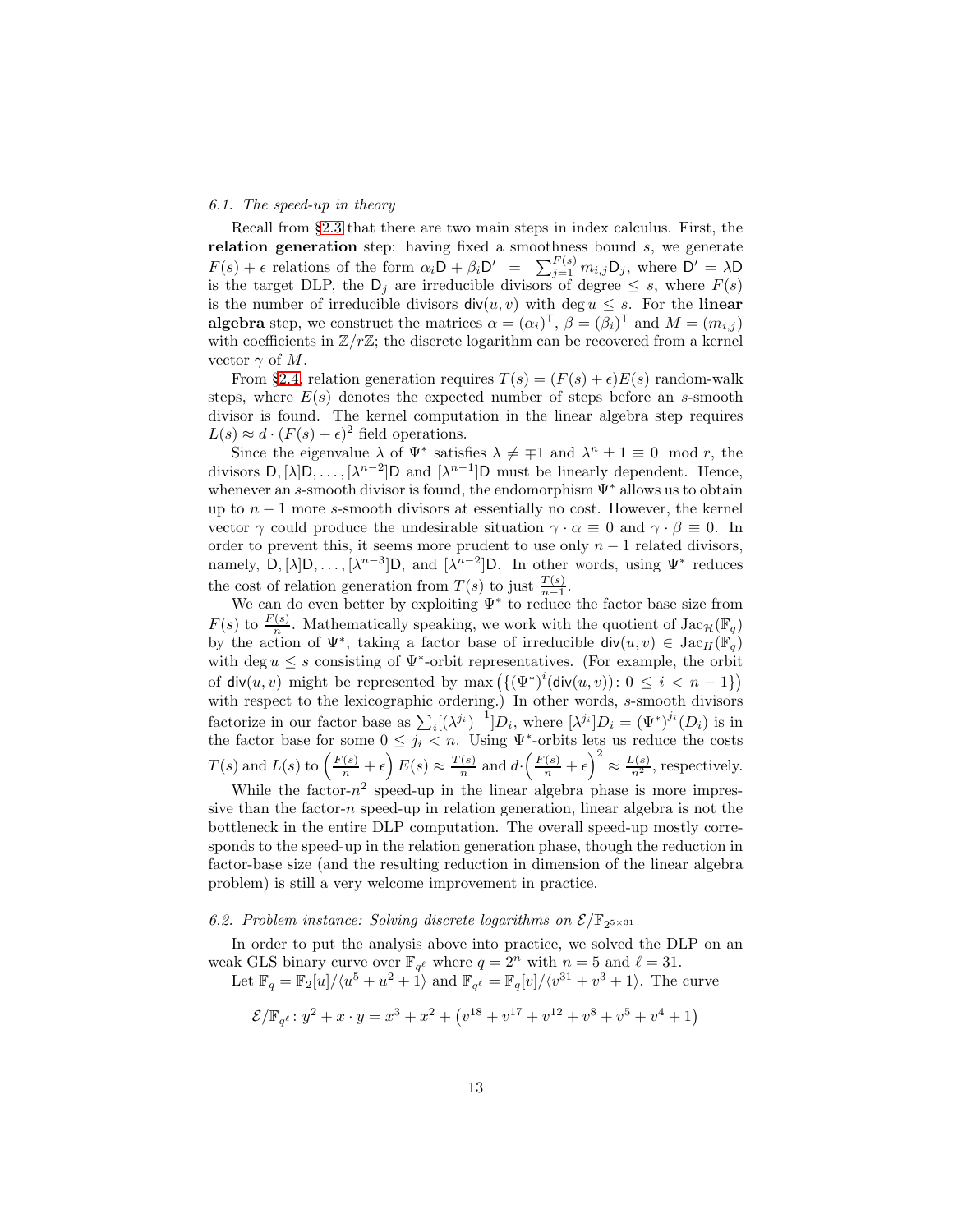satisfies  $\#\mathcal{E}(\mathbb{F}_{q^{\ell}}) = c \cdot r$  where  $r = 35153273567655620601556620437925421$  is a 115-bit prime number and  $c = 1299222562550$ .

To construct a discrete logarithm challenge, we randomly selected an order-r point  $P = (X_P, Y_P)$  using the Random() function of Magma, and we set  $P' =$ [c]  $(\pi_x, \pi_y)$  where  $\pi_x = v^{355}/v^{133} + (v + u + 1)$  and  $\pi_y$  is one of the roots of  $y^2 + \pi_x y + \pi_x^3 + \pi_x^2 + (v^{18} + v^{17} + v^{12} + v^8 + v^5 + v^4 + 1)$ . Our goal was to find  $1 \leq \lambda \leq r$  such that  $P' = [\lambda]P$ . Magma code to set up this DLP instance is given in Appendix A.1.

Using the function WeilDescent() of Magma, we reduced the problem into a hyperelliptic genus-32 curve  $\mathcal{H}/\mathbb{F}_q : y^2 + h(x)y = f(x)$  where

$$
h(x) = u7x32 + u12x16 + u30x8 + u28x2 + u7x,\nf(x) = u4x65 + u14x64 + u14x33 + u19x17 + u16x8+ u15x5 + u25x4 + u4x3 + u24x.
$$

The points P and P' are mapped to divisors D and D', respectively. The translated DLP instance in the Jacobian  $\mathcal{H}/\mathbb{F}_q$  is described by the Magma code in Appendix A.2. The endomorphism  $\Psi^*$  of  $\text{Jac}_\mathcal{H}(\mathbb{F}_q)$  is defined by

$$
\Psi^*\colon \textup{div}(u,v)\longmapsto \textup{div}\Big(\big(u^{21}\big)^{\textup{deg}\,u}\cdot({}^\sigma\!u)\Big(\frac{x}{u^{21}}\Big),\big(u^{14}\big)\cdot({}^\sigma\!v)\Big(\frac{x}{u^{21}}\Big)\Big).
$$

In this setting, we implemented a parallel version of the Enge–Gaudry algorithm in Magma [9]. We successfully accelerated the relation step of the Enge–Gaudry algorithm by using the endomorphism  $\Psi^*$  as discussed in §5. The factor base was dynamically built as in [15], using the smoothness bound  $s = 4$ . The i-th thread of our parallel implementation built its own local factor base as

$$
\mathcal{F}_{i,s} = \left\{ \max \left\{ (\Psi^*)^i (\text{div}(u,v)) \colon 0 \leq i < n \right\} : \text{div}(u,v) \text{ irreducible, } \deg u \leq s \right\}.
$$

We used 96 cores of 16 Intel Core i7 machines (3.20GHz, 3.40GHz, and 3.47GHz) and 32 cores of two Intel Xeon E5 2.60GHz machines to find our 4-smooth divisors. The linear algebra step was solved with one core of an Intel Xeon E5 2.60GHz machine by using the function ModularSolution() that Magma has implemented. We solved the DLP in  $\text{Jac}_{\mathcal{H}}(\mathbb{F}_{2^5})$  in 1034.596 CPU days, finding

 $\gamma = 31651293342165466420895111254857443$ .

The Magma implementation of the procedures described here is available at [https://github.com/JJChiDguez/combining\\_GLS\\_with\\_GHS.git](https://github.com/JJChiDguez/combining_GLS_with_GHS.git).

#### 6.3. Comparison with related work

Velichka, Jacobson, and Stein [10] report the solution of a discrete logarithm problem for the same elliptic curve  $\mathcal{E}/\mathbb{F}_{2^{5\times31}}$  using hyperelliptic index calculus without the endomorphism technique. Table 1 compares our results with theirs.

The factor base in [10] had 136, 533 divisors. Using the endomorphism described here, we reduced this to  $27271 \approx \frac{136533}{5}$  divisors, in line with our theoretical analysis.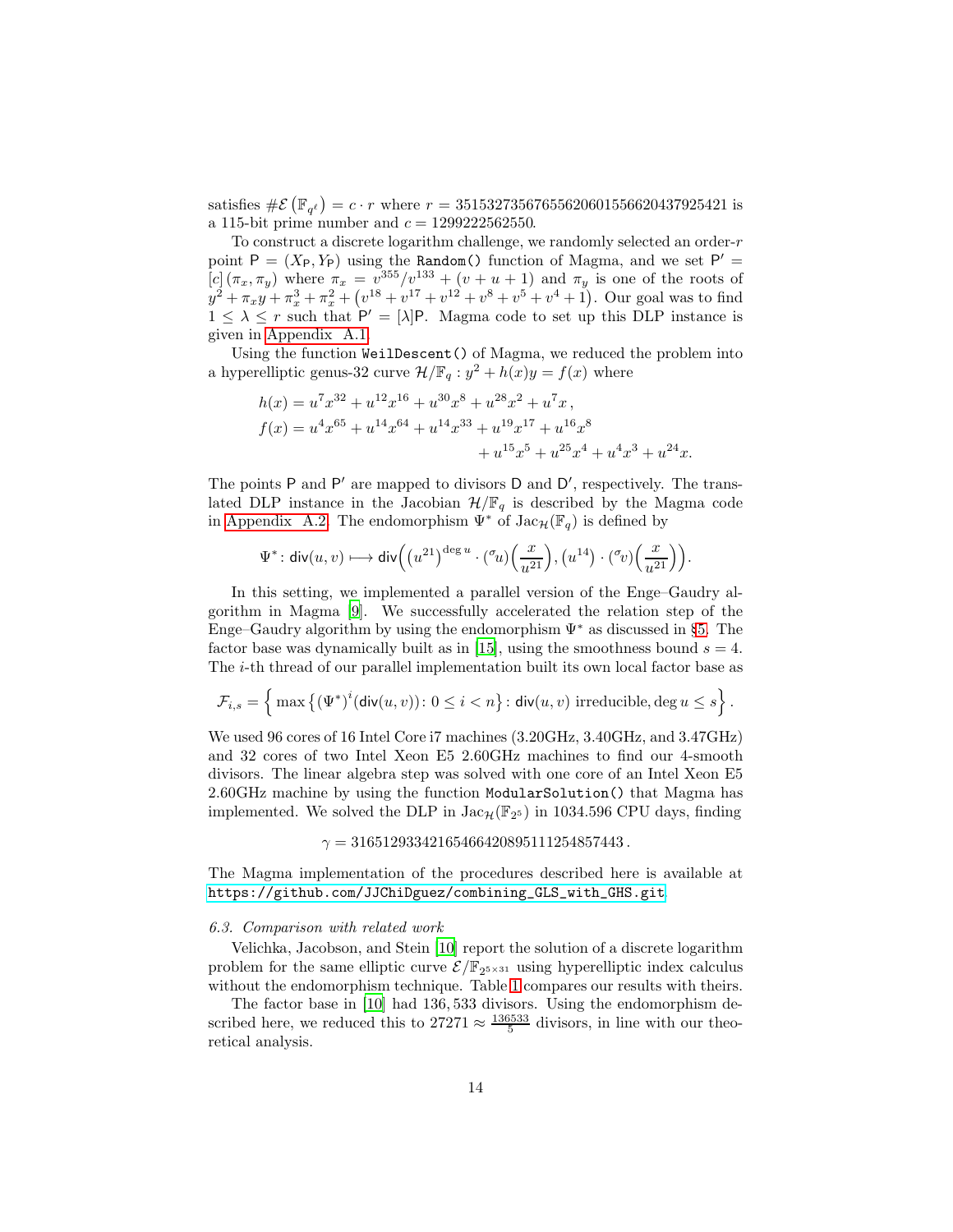|                     | This work | Velichka et al. [10] |          |          |
|---------------------|-----------|----------------------|----------|----------|
|                     |           | <b>JMS EG</b>        | Opt. EG  | Vollmer  |
| Relation generation | 1034.572  | 8492.67              | 6338.01  | 1720.818 |
| Linear algebra step | 0.024     | 2.470                | 2.800    | 14.244   |
| Total               | 1034.597  | 8495.650             | 6340.810 | 1735.063 |
| Speedup             |           | 8.212                | 6.129    | 1.677    |

Table 1: CPU days to solve the DLP on tbe hyperelliptic genus-32 curve  $\mathcal{H}/\mathbb{F}_{25}$  of §6.2, using index calculus with smoothness bound 4. Values in parentheses are estimates. "JMS EG" and "Opt. EG" are estimates from [10] for the Enge–Gaudry algorithm with the strategy and optimal parameters from [12], and an optimized large-prime variant, respectively. "Vollmer" lists experimental timings from [10] using a sieve-based version of Vollmer's algorithm.

The discrete logarithm in [10] was computed using a sieve-based version of Vollmer's algorithm implemented with the GNU Multi-Precision C library version 4.2.2, Automatically Tuned Linear Algebra Software (ATLAS) version 3.7.31 ([2]), and linbox version 1.1.3 compiled with GCC version 3.4.4 for the linear algebra. Their experiments were run on 152 dual Intel P4 Xeon machines (2.4GHz and 2.8GHz) with 512 kb cache and 2 GB of RAM. We also find estimated timings in [10] for hypothetical computations using the Enge–Gaudry algorithm using parameters derived from [12], and for a large-prime variation.

Remarkably, we managed to produce a faster discrete logarithm attack than the one reported in [10], despite using a non-optimized implementation based on Magma. Due to the more advanced micro-architecture used in our experiments, the speedup achieved by our approach was higher than expected.<sup>7</sup>

The endomorphism  $\Psi^*$ :  $\text{Jac}_{\mathcal{H}}(\mathbb{F}_q) \to \text{Jac}_{\mathcal{H}}(\mathbb{F}_q)$  can also be used in the sievebased version of Vollmer's algorithm [10]. Extrapolating the timing costs given in Table 1, we would expect 344.164 and 0.569 CPU-days for the relation generation and linear algebra steps, respectively.

#### 7. Conclusions

We have shown that the GLS endomorphism on  $\mathcal{E}/\mathbb{F}_{2^{n-\ell}}$  induces an efficient endomorphism  $\Psi^*$ :  $\text{Jac}_{\mathcal{H}}(\mathbb{F}_q) \to \text{Jac}_{\mathcal{H}}(\mathbb{F}_q)$  on the Jacobian of the image of GHS Weil descent applied to  $\mathcal{E}/\mathbb{F}_{2^{n-\ell}}$ . This endomorphism permits a factor-*n* speedup over standard index-calculus procedures for solving the DLP on  $Jac_{\mathcal{H}}(\mathbb{F}_q)$ . Our analysis is backed up by the explicit computation of a DLP in a prime-order subgroup of a GLS elliptic curve over the field  $\mathbb{F}_{2^{5\cdot 31}}$ . A Magma implementation of a standard index-calculus procedure boosted with the GLS endomorphism found this discrete logarithm in about 1, 035 CPU-days.

<sup>7</sup> It is worth mentioning that Magma's implementation of Lanczos algorithm takes advantage of both, a more advanced micro-architecture instruction set and a concurrent multi-core computation.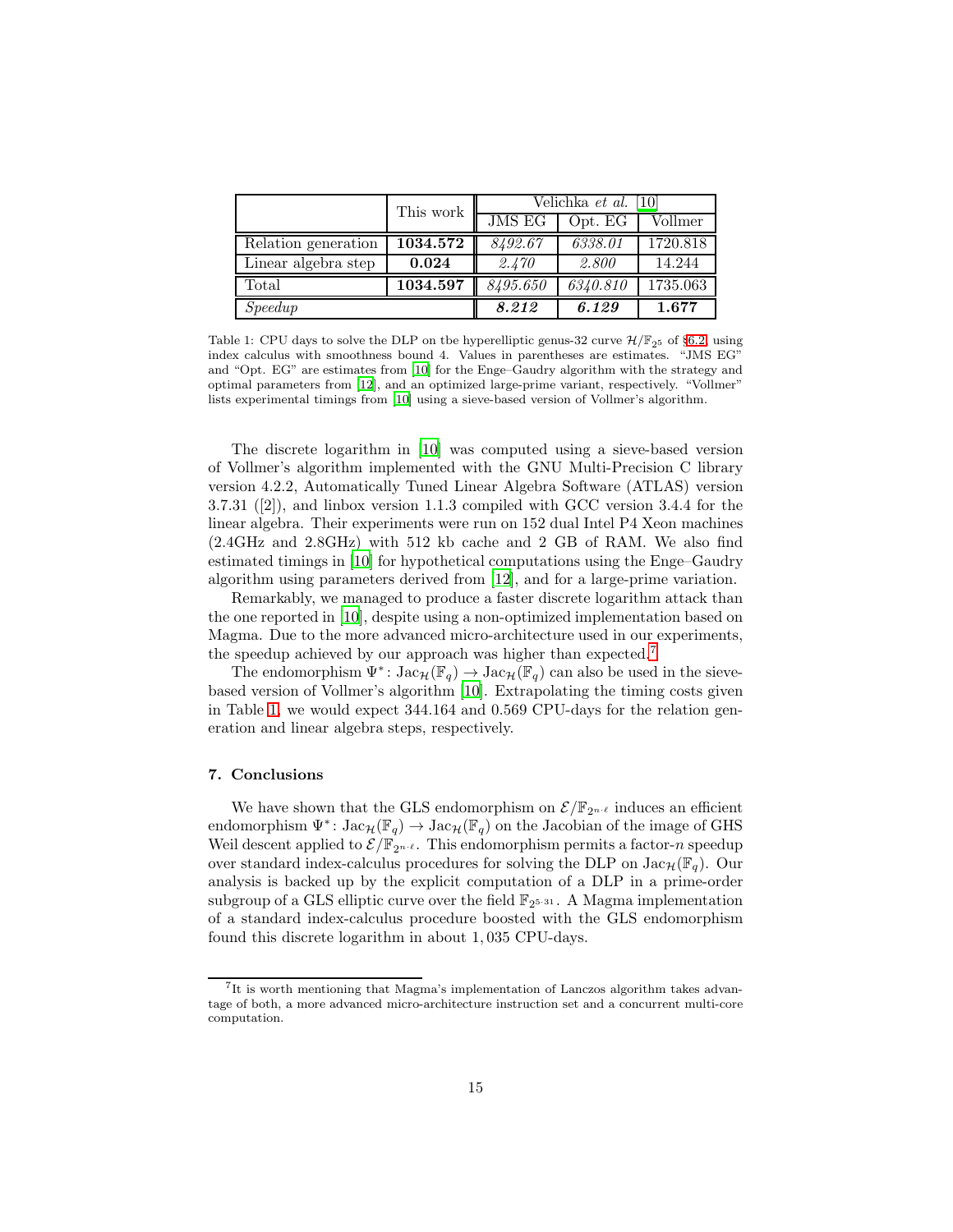While binary GLS curves offer a tempting speedup for scalar multiplication, our results show that this is tempered by a substantial speedup in DLP computations. This must be taken into account if binary GLS curves are considered for use in cryptographic applications.

#### Acknowledgement

The authors would like to acknowledge the anonymous referees whose comments and suggestions greatly helped us to improve the manuscript. We thank "Consejo Nacional de Ciencia y Tecnología" (CONACyT) for the scholarship they provided to the first author during the period that he was a Ph.D. candidate at the Computer Science Department of Cinvestav-IPN.

#### References

- [1] S. D. Galbraith, P. Gaudry, Recent progress on the elliptic curve discrete logarithm problem, Des. Codes Cryptography 78 (1) (2016) 51–72.
- [2] T. Oliveira, J. C. López-Hernández, D. Cervantes-Vázquez, F. Rodríguez-Henríquez, Koblitz curves over quadratic fields, J. Cryptol. 32 (3) (2019) 867–894.
- [3] G. Frey, How to disguise an elliptic curve. Talk at ECC'98, Waterloo, public version available at <https://cr.yp.to/bib/1998/frey-disguise.ps> (1998).
- [4] S. D. Galbraith, N. P. Smart, A cryptographic application of Weil descent, in: Cryptography and Coding, 1999, pp. 191–200.
- [5] P. Gaudry, F. Hess, N. P. Smart, Constructive and destructive facets of Weil descent on elliptic curves, J. Cryptology 15 (1) (2002) 19–46.
- [6] S. D. Galbraith, F. Hess, N. P. Smart, Extending the GHS weil descent attack, in: Advances in Cryptology - EUROCRYPT, 2002, pp. 29–44.
- [7] F. Hess, The GHS attack revisited, in: E. Biham (Ed.), Advances in Cryptology - EUROCRYPT 2003, Vol. 2656 of Lecture Notes in Computer Science, Springer, 2003, pp. 374–387.
- [8] F. Hess, Generalising the GHS attack on the elliptic curve discrete logarithm problem, LMS Journal of Computation and Mathematics 7 (2004) 167–192.
- [9] Magma Computational Algebra System version 2.19-7, available at <http://magma.maths.usyd.edu.au/magma/>.
- [10] M. D. Velichka, M. J. Jacobson Jr, A. Stein, Computing discrete logarithms in the Jacobian of high-genus hyperelliptic curves over even characteristic finite fields, Math. Comput. 83 (286) (2014) 935–963.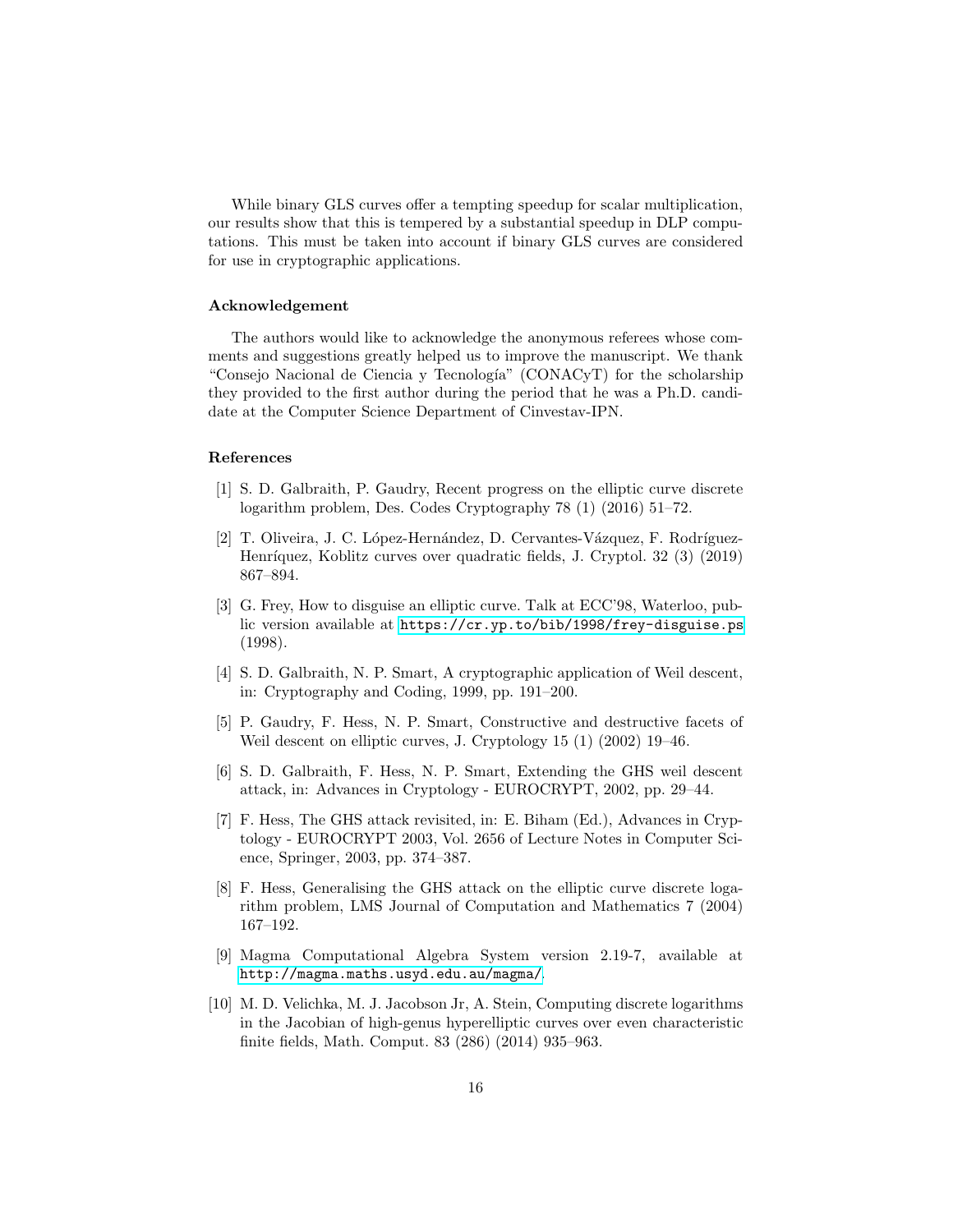- [11] A. Menezes, M. Qu, Analysis of the Weil Descent Attack of Gaudry, Hess and Smart, in: Topics in Cryptology - CT-RSA, 2001, pp. 308–318.
- [12] M. Jacobson, A. Menezes, A. Stein, Solving elliptic curve discrete logarithm problems using Weil descent, J. Ramanujan Math. Soc. 16 (3) (2001) 231– 260.
- [13] M. Maurer, A. Menezes, E. Teske, Analysis of the GHS weil descent attack on the ECDLP over characteristic two finite fields of composite degree, in: Progress in Cryptology - INDOCRYPT, 2001, pp. 195–213.
- [14] D. Hankerson, K. Karabina, A. Menezes, Analyzing the Galbraith-Lin-Scott point multiplication method for elliptic curves over binary fields, IEEE Trans. Computers 58 (10) (2009) 1411–1420.
- [15] J. Chi, T. Oliveira, Attacking a binary GLS elliptic curve with magma, in: Progress in Cryptology - LATINCRYPT, 2015, pp. 308–326.
- [16] S. D. Galbraith, R. Granger, S. Merz, C. Petit, [On index calculus algorithms for subfield curves,](https://eprint.iacr.org/2020/1315) IACR Cryptol. ePrint Arch. 2020 (2020) 1315. URL <https://eprint.iacr.org/2020/1315>
- [17] A. J. Menezes, Y.-H. Wu, R. J. Zuccherato, An elementary introduction to hyperelliptic curves, Appendix in [29] (1996).
- [18] H. Cohen, G. Frey, R. Avanzi, C. Doche, T. Lange, K. Nguyen, F. Vercauteren (Eds.), Handbook of Elliptic and Hyperelliptic Curve Cryptography, Chapman and Hall/CRC, 2005.
- [19] S. D. Galbraith, Mathematics of Public Key Cryptography, 1st Edition, Cambridge University Press, New York, NY, USA, 2012, public version 2.0 available at <https://www.math.auckland.ac.nz/~sgal018/crypto-book/main.pdf>.
- [20] L. C. Washington, Elliptic Curves: Number Theory and Cryptography, Second Edition, 2nd Edition, Chapman & Hall/CRC, 2008.
- [21] S. D. Galbraith, X. Lin, M. Scott, Endomorphisms for Faster Elliptic Curve Cryptography on a Large Class of Curves, J. Cryptology 24 (3) (2011) 446– 469.
- [22] R. P. Gallant, R. J. Lambert, S. A. Vanstone, Faster point multiplication on elliptic curves with efficient endomorphisms, in: Advances in Cryptology - CRYPTO, 2001, pp. 190–200.
- [23] A. U. Ay, C. Mancillas-López, E. Öztürk, F. Rodríguez-Henríquez, E. Savas, Constant-time hardware computation of elliptic curve scalar multiplication around the 128 bit security level, Microprocess. Microsystems 62 (2018) 79–90.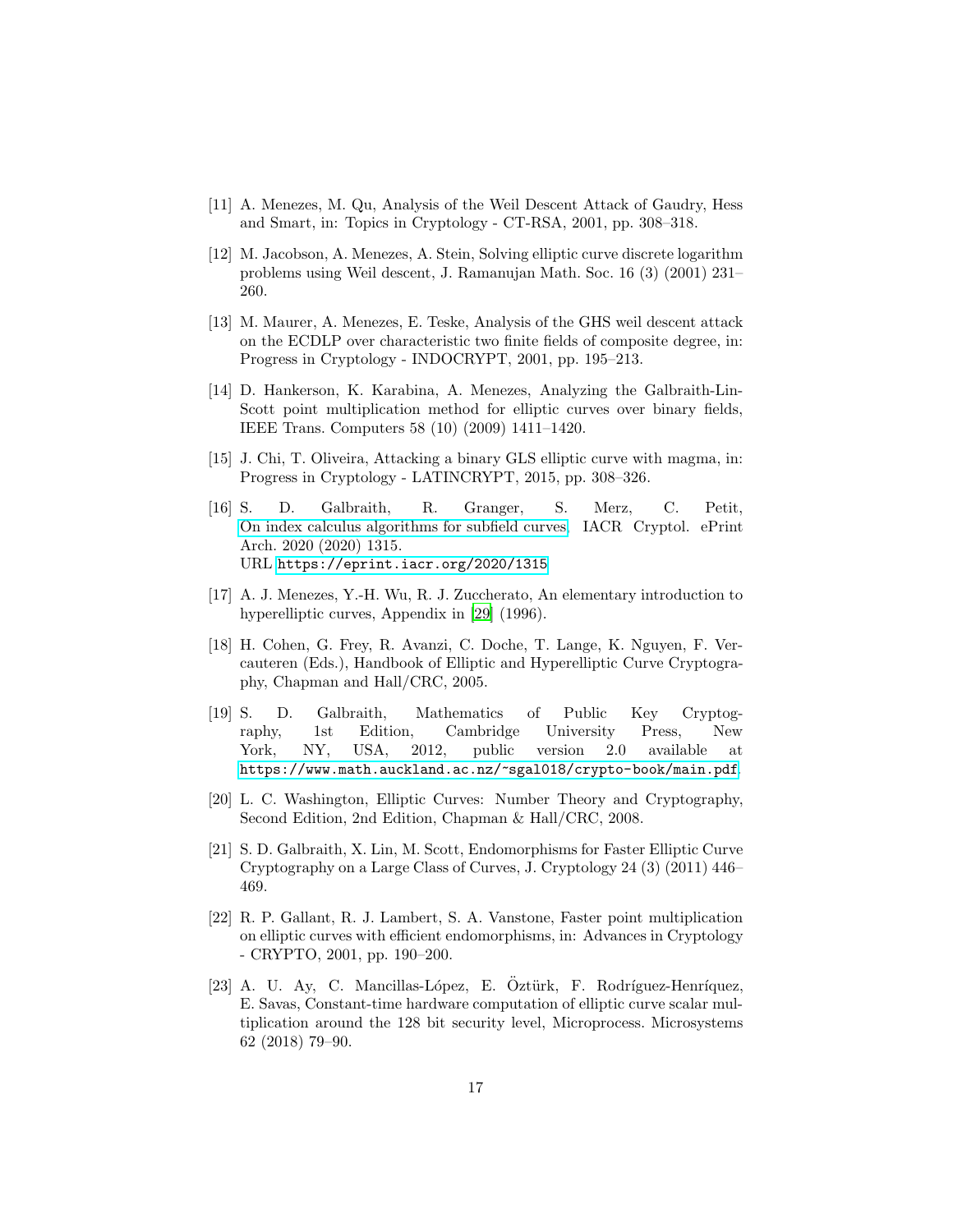- [24] T. Oliveira, D. F. Aranha, J. López, F. Rodríguez-Henríquez, Improving the performance of the GLS254, Presentation at CHES 2016 rump session (2016).
- [25] T. Oliveira, J. López, D. F. Aranha, F. Rodríguez-Henríquez, Two is the fastest prime: lambda coordinates for binary elliptic curves, J. Cryptographic Engineering 4 (1) (2014) 3–17.
- [26] P. Gaudry, An algorithm for solving the discrete log problem on hyperelliptic curves, in: B. Preneel (Ed.), Advances in Cryptology - EUROCRYPT 2000, Vol. 1807 of Lecture Notes in Computer Science, Springer, 2000, pp. 19–34.
- [27] A. Enge, P. Gaudry, [A general framework for subexponential discrete logarithm algorithms,](http://eudml.org/doc/278301) Acta Arithmetica 102 (1) (2002) 83–103. URL <http://eudml.org/doc/278301>
- [28] P. Gaudry, E. Thomé, N. Thériault, C. Diem, A double large prime variation for small genus hyperelliptic index calculus, Math. Comput. 76 (257) (2007) 475–492.
- [29] N. Koblitz, Algebraic Aspects of Cryptography, Springer, 1998.

#### Appendix A. Magma codes

```
Appendix A.1. Elliptic curve instances: EC instance.mag
n := 5; 1 := 31; q := 2^n n; N := 2^n1;F_2 := GF(2); P_2 < t > : = PolynomialRing(F_2);F_q < u := ext F_2 t<sup>-5</sup> + t<sup>-2</sup> + 1>;
F_qn < v > := ext < F_q | t^31 + t^3 + 1;
a_{\text{q}} := F_qn!1; b_{\text{q}} := v^18 + v^17 + v^12 + v^8 + v^5 + v^4 + 1;
E_qn := EllipticCurve([F_qn | 1, a_qn, 0, 0, b_qn]);
c := 1299222562550; r := 35153273567655620601556620437925421;
Pt_x := F_qn![ u^10, u^30, u^24, u^17, u^26, u^23, u^22, u^8,
u<sup>2</sup>4, u<sup>25</sup>, u<sup>22</sup>4, u<sup>21</sup>9, 0, u<sup>2</sup>30, u<sup>2</sup>, u<sup>2</sup>8, u<sup>22</sup>4, u<sup>21</sup>6, u<sup>21</sup>,
u<sup>-</sup>19, u<sup>-</sup>3, u<sup>-</sup>2, u<sup>-</sup>21, u<sup>-</sup>7, u<sup>-</sup>11, u<sup>-</sup>4, u<sup>-</sup>23, u<sup>-</sup>13, u<sup>-</sup>3, u<sup>-</sup>23, u<sup>-</sup>23 ];
Pt_y := F_qn![ u^25, u^29, u^16, u^20, 0, 1, u^10, u^6, u^13,
u^30, u^8, u^30, u^9, u^9, 0, u^9, u^8, u^28, u^21, u^23, u^23,
u^16, u^27, u^22, u^8, u^4, u^8, u^12, u^17, u^7, u^9 ];
Pt := E_qn! [Pt_x, Pt_y];
Pt_prime_x := v^355/v^133 + (v+u+1);
```

```
Pt_prime_y := F_qn![ u^15, u^12, u^12, 1, u^15, u^22, u^16, 0,
u<sup>2</sup>17, u<sup>2</sup>3, u<sup>2</sup>19, u<sup>2</sup>10, u<sup>2</sup>9, u<sup>2</sup>25, u<sup>2</sup>18, u<sup>2</sup>23, u<sup>2</sup>13, u<sup>2</sup>9, u<sup>212</sup>,
u^22, u^30, u^17, u^15, u^22, u^2, u^22, u^21, u^16, u^13, u^7, u^20 ];
Pt_prime := c*E_qn![Pt_prime_x, Pt_prime_y];
```